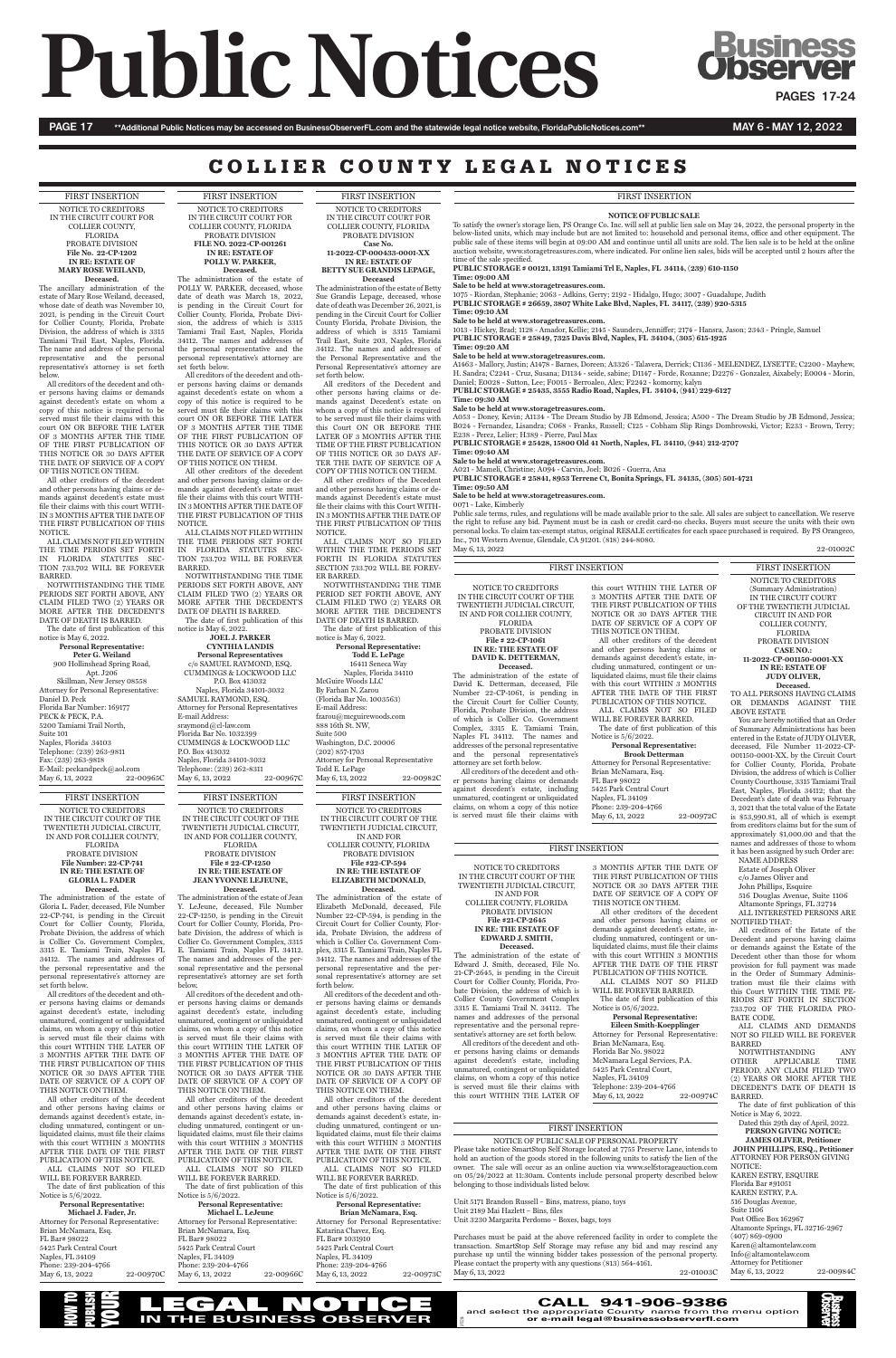NOTICE TO CREDITORS IN THE CIRCUIT COURT FOR COLLIER COUNTY, FLORIDA PROBATE DIVISION **File No. 22-CP-000878 Division Probate IN RE: ESTATE OF DAVID L. FENELON**

**Deceased.** The administration of the estate of DAVID L. FENELON, deceased, whose date of death was February 28, 2022, is pending in the Circuit Court for Collier County, Florida, Probate Division, the address of which is 3315 Tamiami Trail East, Suite 102, Naples, Florida 34112. The names and addresses of the personal representatives and the personal representatives' attorney are set forth below.

All creditors of the decedent and other persons having claims or demands against decedent's estate on whom a copy of this notice is required to be served must file their claims with this court ON OR BEFORE THE LATER OF 3 MONTHS AFTER THE TIME OF THE FIRST PUBLICATION OF THIS NOTICE OR 30 DAYS AFTER THE DATE OF SERVICE OF A COPY OF THIS NOTICE ON THEM.

Telephone: (239) 254-2900 Fax: (239) 451-4036 E-Mail: cwestman@hahnlaw.com Secondary E-Mail: lblack@hahnlaw.com 13498490.1 May 6, 13, 2022 22-00983C

All other creditors of the decedent and other persons having claims or demands against decedent's estate must file their claims with this court WITH-IN 3 MONTHS AFTER THE DATE OF THE FIRST PUBLICATION OF THIS NOTICE.

ALL CLAIMS NOT FILED WITHIN

THE TIME PERIODS SET FORTH IN FLORIDA STATUTES SEC-TION 733.702 WILL BE FOREVER BARRED. NOTWITHSTANDING THE TIME PERIODS SET FORTH ABOVE, ANY CLAIM FILED TWO (2) YEARS OR

MORE AFTER THE DECEDENT'S DATE OF DEATH IS BARRED. The date of first publication of this

notice is May 6, 2022. **Personal Representatives: /s/ Joyce A. Fenelon JOYCE A. FENELON** 8566 Veronawalk Circle

Naples, Florida 34114 **/s/ Thomas D. Fenelon THOMAS D. FENELON**

20 Winewood Ct. Fort Myers, Florida 33919

Attorney for Personal Representative: /s/ Carl E. Westman CARL E. WESTMAN Attorney Florida Bar Number: 121579 HAHN LOESER & PARKS LLP 5811 Pelican Bay Boulevard,

New York, NY 10017 Telephone: 212-547-5383 May 6, 13, 2022 22-01004C

Suite 650 Naples, Florida 34108

NOTICE TO CREDITORS IN THE CIRCUIT COURT FOR COLLIER COUNTY, FLORIDA PROBATE DIVISION **File No. 11-2022-CP-001287-0001-XX**

**IN RE: ESTATE OF DAVID CRESPO Deceased.**

**Deceased.**<br>The administration of the estate of HARRY YEDID, deceased, whose date of death was February 2, 2022, is pending in the Circuit Court for Collier County, Florida, Probate Division, the address of which is Collier County Clerk of the Circuit Court Probate Department 3315 Tamiami Trail East, Ste. 102 Naples, Florida 34112- 5324. The names and addresses of the personal representative and the personal representative's attorney are set forth below.

The administration of the estate of David Crespo, deceased, whose date of death was September 4, 2021, is pending in the Circuit Court for Collier County, Florida, Probate Division, the address of which is 3315 Tamiami

Trail East, Naples, Florida 34112. The names and addresses of the personal<br>representative and the personal representative and representative's attorney are set forth below.

NOTWITHSTANDING THE TIME PERIODS SET FORTH ABOVE, ANY CLAIM FILED TWO (2) YEARS OR MORE AFTER THE DECEDENT'S DATE OF DEATH IS BARRED.

**/s/LILLIAN VICKERS LILLIAN VICKERS** 63 Brody Court, Lot 16 Wetumpka, Alabama 36092 Attorney for Personal Representative: /s/EDWARD E. WOLLMAN EDWARD E. WOLLMAN, Attorney Florida Bar Number 618640 WOLLMAN GEHRKE & ASSOCIATES, P.A. 2235 Venetian Ct Suite 5 Naples, Florida 34109 Telephone: (239) 435-1533 Fax: (239) 435-1433 Email: pleadings@wga-law.com Seconday E-Mail: ewollman@wga-law.com May 6, 13, 2022 22-00969C

All creditors of the decedent and other persons having claims or demands against decedent's estate on whom a copy of this notice is required to be served must file their claims with this court ON OR BEFORE THE LATER OF 3 MONTHS AFTER THE TIME OF THE FIRST PUBLICATION OF THIS NOTICE OR 30 DAYS AFTER THE DATE OF SERVICE OF A COPY OF THIS NOTICE ON THEM. All other creditors of the decedent

and other persons having claims or demands against decedent's estate must file their claims with this court WITH-IN 3 MONTHS AFTER THE DATE OF THE FIRST PUBLICATION OF THIS NOTICE.

ALL CLAIMS NOT FILED WITHIN THE TIME PERIODS SET FORTH IN FLORIDA STATUTES SEC-TION 733.702 WILL BE FOREVER BARRED.

NOTWITHSTANDING THE TIME PERIODS SET FORTH ABOVE, ANY CLAIM FILED TWO (2) YEARS OR MORE AFTER THE DECEDENT'S

#### DATE OF DEATH IS BARRED.

The date of first publication of this notice is May 6, 2022.

#### **Personal Representative: Martha J. Crespo** 5796 Woodmere Lake Circle, J-104 Naples, Florida 34112 Attorney for Personal Representative: /s/ Dena L. Wolf Dena L. Wolf E-mail Address: dwolf@mwe.com Florida Bar No. 0439258 McDermott Will & Emery LLP One Vanderbilt Avenue

NOTICE TO CREDITORS IN THE CIRCUIT COURT OF THE TWENTIETH JUDICIAL CIRCUIT IN AND FOR

COLLIER COUNTY, FLORIDA PROBATE DIVISION **File No. CP-22-920**

> **IN RE: ESTATE OF HARRY YEDID**

All creditors of the decedent and other persons having claims or demands against decedent's estate on whom a copy of this notice is required to be served must file their claims with this court ON OR BEFORE THE LATER OF 3 MONTHS AFTER THE TIME OF THE FIRST PUBLICATION OF THIS NOTICE OR 30 DAYS AFTER THE DATE OF SERVICE OF A COPY OF THIS NOTICE ON THEM.

All other creditors of the decedent and other persons having claims or demands against decedent's estate must

file their claims with this court WITH-IN 3 MONTHS AFTER THE DATE OF THE FIRST PUBLICATION OF THIS NOTICE.

ALL CLAIMS NOT FILED WITHIN THE TIME PERIODS SET FORTH IN FLORIDA STATUTES SEC-TION 733.702 WILL BE FOREVER BARRED.

The date of first publication of this notice is May 6, 2022.

Signed on this 28th day of April, 2022. **Personal Representative:**

#### FIRST INSERTION

#### NOTICE UNDER FICTITIOUS NAME LAW Pursuant to

F.S. §865.09 NOTICE IS HEREBY GIVEN that the undersigned, desiring to engage in business under the fictitious name of sawf, located at 7528 Novara Ct, in the City of Naples, County of Collier, State of FL, 34114, intends to register the said name with the Division of Corporations of the Florida Department of State, Tallahassee, Florida. Dated this 4 of May, 2022. James W Goodman 7528 Novara Ct Naples, FL 34114

May 6, 2022 22-01010C

#### FIRST INSERTION

NOTICE OF PUBLIC SALE: BILL'S TOWING, INC. gives notice that on 06/10/2022 at 09:00 AM the following vehicles(s) may be sold by public sale at 1000 ALACHUA ST. IM-MOKALEE, FL 34142 to satisfy the lien for the amount owed on each vehicle for any recovery, towing, or storage services charges and administrative fees allowed pursuant to Florida statute 713.78. 1C6RR6GT6ES339333 2014 RAM 3VWRK69M03M068517 2003 VOLK JH2ME103XHK400223 2017 HONDA JTHBF30G925022458 2002 LEXS SALCP2BG1HH690944 2017 LNDR WDBNG70J71A182373 2001 MERZ

May 6, 2022 22-01012C

# OFFICIAL COURTHOUSE WEBSITES:

# **MANATEE COUNTY:**  manateeclerk.com

**SARASOTA COUNTY:**  sarasotaclerk.com

**CHARLOTTE COUNTY:** charlotte.realforeclose.com

> **LEE COUNTY:** leeclerk.org

**COLLIER COUNTY:** collierclerk.com

**HILLSBOROUGH COUNTY:**  hillsclerk.com

**PASCO COUNTY:**  pasco.realforeclose.com

**PINELLAS COUNTY:** pinellasclerk.org

**POLK COUNTY:** polkcountyclerk.net

**ORANGE COUNTY:** myorangeclerk.com

# Check out your notices on: **floridapublicnotices.com**



LV10253

#### FIRST INSERTION

## FIRST INSERTION

#### FIRST INSERTION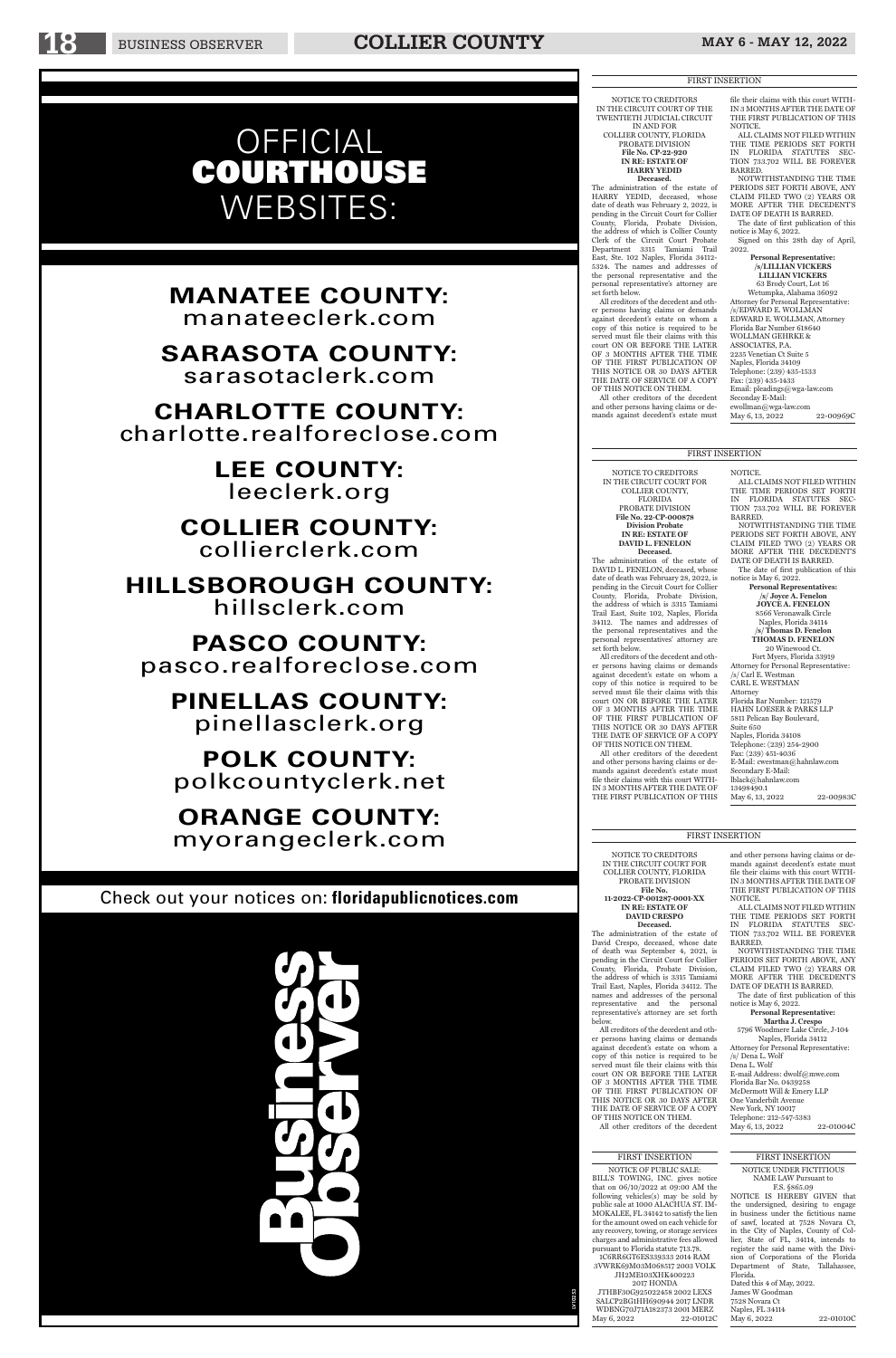NOTICE OF FORECLOSURE SALE IN THE CIRCUIT COURT OF THE TWENTIETH JUDICIAL CIRCUIT IN AND FOR COLLIER COUNTY

FLORIDA **CASE NO.: 2019-CA-001137 THE MONEY SOURCE, INC., Plaintiff, v.**

**DINO J. CASSISI, et al.,**

**Defendants.**

NOTICE is hereby given that Crystal K. Kinzel, Clerk of the Circuit Court of Collier County, Florida, will on June 9, 2022, at 11:00 a.m. ET, in the lobby on the third floor of the Courthouse Annex, Collier County Courthouse, 3315 Tamiami Trail East, Naples, FL 34112 in accordance with Chapter 45, F.S., offer for sale and sell to the highest and best bidder for cash, the following described property situated in Collier County, Florida, to wit:

If the sale is set aside for any reason, the Purchaser at the sale shall be entitled only to a return of the deposit paid. The Purchaser shall have no further recourse against the Mortgagor, the Mortgagee or the Mortgagee's attorney.

Lot 20, Coquina at Maple Ridge, Phase 2 and 3, a subdivision according to the plat thereof recorded at Plat Book 61, Page 31, in the Public Records of Collier County, Florida

Property Address: 5409 Cameron Drive, Ave Maria, FL, 34142 pursuant to the Final Judgment of Foreclosure entered in a case pending in said Court, the style and case number of which is set forth above.

Tiffany & Bosco, P.A 1201 S. Orlando Ave., Suite 430 Winter Park, FL 32789 (205) 930-5200 floridaservice@tblaw.com May 6, 13, 2022 22-00995C

Any person claiming an interest in the surplus from the sale, if any, other than the property owner as of the date of the Lis Pendens must file a claim before the clerk reports the surplus as unclaimed.

NOTICE IS HEREBY GIVEN pursuant to an Order or Final Judgment entered in Case No. 11-2018-CA-003579-0001- XX of the Circuit Court of the 20TH Judicial Circuit in and for COLLIER County, Florida, wherein, BANK OF NEW YORK MELLON AS SUCCES-SOR BY MERGER TO BANK OF NEW YORK MELLON AS SUCCES-SOR BY MERGER TO BANK OF NEW YORK AS TRUSTEE FOR THE CER-TIFICATEHOLDERS CWMBS, INC. CHL MORTGAGE PASS-THROUGH TRUST 2005-HYB10 MORTGAGE PASS-THROUGH CERTIFICATES SERIES 2005-HYB10, Plaintiff, and, AVILA, MARNEY, et. al., are Defendants, I will sell to the highest bidder for cash at, the lobby on the 1st floor of the Courthouse Annex, Collier County Courthouse, 3315 Tamiami Trail East, Naples, FL. 34112, at the hour of 11:00 a.m., on the 26th day of May, 2022, the following described property: THE EAST 75 FEET OF THE

> If you are a person with a disability who needs any accommodation in order to participate in this proceeding, you are entitled, at no cost to you, to the provision of certain assistance. Please contact Charles Rice, Administrative Services Manager, whose office is located at 3315 East Tamiami Trail, Suite 501, Naples, Florida 34112, and whose telephone number is (239) 252-8800, at least 7 days before your scheduled court appearance, or immediately upon receiving this notification if the time before the scheduled appearance is less than 7 days; if you are hearing or voice impaired, call 711.

> WITNESS my hand and official seal of this Honorable Court this 2 day of May, 2022.

Crystal K. Kinzel Clerk of the Circuit Court (SEAL) By: G Karlen DEPUTY CLERK Gina Karlen

NOTICE OF FORECLOSURE SALE IN THE CIRCUIT COURT OF THE 20TH JUDICIAL CIRCUIT, IN AND FOR COLLIER COUNTY, FLORIDA. **CASE No.** 

> (32875.2018/) May 6, 13, 2022 22-00999C

**11-2018-CA-003579-0001-XX BANK OF NEW YORK MELLON AS SUCCESSOR BY MERGER TO BANK OF NEW YORK MELLON AS SUCCESSOR BY MERGER TO BANK OF NEW YORK AS TRUSTEE FOR THE CERTIFICATEHOLDERS CWMBS, INC. CHL MORTGAGE PASS-THROUGH TRUST 2005-HYB10 MORTGAGE PASS-THROUGH CERTIFICATES SERIES 2005-HYB10,** 

**Plaintiff, vs.**

**AVILA, MARNEY, et. al., Defendants.**

> CHRISTOPHER J. UTZ JONATHAN PAUL UTZ JANE UTZ HAMILTON c/o Todd L. Bradley, Esq. CUMMINGS & LOCKWOOD LLC P.O. Box 413032 Naples, Florida 34101-3032 TODD L. BRADLEY, ESQ. Email Address: tbradley@cl-law.com Florida Bar No. 0898007 CUMMINGS & LOCKWOOD LLC P.O. Box 413032 Naples, Florida 34101-3032 May 6, 13, 2022 22-00981C

WEST 150 FEET OF TRACT

NO. 53, GOLDEN GATE ES-TATES, UNIT 33, ACCORD-ING TO THE PLAT THEREOF, RECORDED IN PLAT BOOK 7, PAGE 60, OF THE PUBLIC RE-CORDS OF COLLIER COUN-

**Deceased.**<br>The administration of the estate of BEDA LEE JOHNSON, deceased, whose date of death was January 26, 2022, is pending in the Circuit Court for Collier County, Florida, Probate Division, the address of which is PO Box 413044, Naples, Florida 34101. The names and addresses of the Personal Representative and the Personal

TY, FLORIDA. Any person claiming an interest in the surplus from the sale, if any, must file a claim per the requirements set forth in FL Stat. 45.032.

52 Tamarack Road Byram Township, New Jersey 07821 Attorney for Personal Representative: JEANETTE M. LOMBARDI, ESQ. Attorney for Petitioner Florida Bar No. 987646 Bond, Schoeneck & King PLLC 4001 Tamiami Trail N., Suite 105 Naples, FL 34103 Telephone: (239) 659-3800 Fax: (239) 659-3812 E-Mail: jlombardi@bsk.com Secondary E-Mail: slapple@bsk.com; jfountain@bsk.com 13976827.1 May 6, 13, 2022 22-00968C

IMPORTANT If you are an individual with a disability who needs an accommodation in order to participate in a court proceeding or other court service, program, or activity, you are entitled, at no cost to you, to the provision of certain assistance. Requests for accommodations may be presented on this form, in another written format, or orally. Please complete the attached form and return it to crice@ca.cjis20.org as far in advance as possible, but preferably at least seven (7) days before your scheduled court appearance or other court activity. Upon request by a qualified individual with a disability, this document will be made available in an alternate format. If you need assistance in completing this form due to your disability, or to request this document in an alternate format, please contact Charles Rice, Administrative Court services Manager,, (239) 252-8800, e-mail crice@ ca.cjis20.org

DATED this 26 day of April, 2022. CRYSTAL K. KINZEL Clerk Circuit Court (SEAL) By: /s/ Gina Karlen Deputy Clerk GREENSPOON MARDER, LLP 100 West Cypress Creek Road Trade Centre South, Suite 700 Fort Lauderdale, FL 33309 954-491-1120

NOTICE TO CREDITORS (summary administration) IN THE CIRCUIT COURT FOR COLLIER COUNTY,

FLORIDA PROBATE DIVISION **File No. 2022-CP-968 IN RE: ESTATE OF DOROTHY GRIFFIN UTZ**

TO ALL PERSONS HAVING CLAIMS OR DEMANDS AGAINST THE ABOVE ESTATE:

You are hereby notified that an Order of Summary Administration has been entered in the estate of DOROTHY GRIFFIN UTZ, deceased, File Number 2022-CP-968, by the Circuit Court for Collier County, Florida, Probate Division, the address of which is 3315 Tamiami Trail East, Naples, Florida 34112; that the decedent's date of death was February 25, 2022; that the total value of the estate is less than \$75,000.00 and that the names and addresses of those to whom it has been assigned by such order are:

NAME, ADDRESS; Christopher J. Utz, Jonathan Paul Utz, Jane Utz Hamilton, Charles M. Utz, c/o Todd L. Bradley, Esq. Cummings & Lockwood LLC P.O. Box 413032 Naples, FL 34101-3032

Stephen P. Utz, c/o James Nici, Esq. 1865 Veterans Park Drive, Suite 203 Naples, FL 34109

Christopher J. Utz, Jonathan Paul Utz, Jane Utz Hamilton, Trustees of the Dorothy Griffin Utz Revocable Trust

4249 East Wescott Drive Phoenix, Arizona 85050 Personal Representative QUARLES & BRADY LLP s/Courtney C. Pugh T. Robert Bulloch, Esq. Florida Bar No. 633127 E-Mail: Robert.Bulloch@quarles.com Courtney C. Pugh, Esq. Florida Bar No. 125106 E-Mail: Courtney.Pugh@quarles.com 1395 Panther Lane, Suite 300 Naples, Florida 34109 Phone: (239) 262-5959 Facsimile: (239) 434-4999 Attorneys for Personal Representative May 6, 13, 2022 22-00998C

Agreement dated 12/31/1996, c/o Todd L. Bradley, Esq. Cummings & Lockwood LLC P.O. Box 413032 Naples, FL 34101-3032

ALL INTERESTED PERSONS ARE NOTIFIED THAT:

All creditors of the estate of the decedent and persons having claims or demands against the estate of the decedent other than those for wh sion for full payment was made in the Order of Summary Administration must file their claims with this court WITHIN THE TIME PERIODS SET FORTH IN FLORIDA STATUTES SECTION 733.702. ALL CLAIMS AND DEMANDS NOT SO FILED WILL BE FOREVER BARRED. NOTWITH-STANDING ANY OTHER APPLI-CABLE TIME PERIOD, ANY CLAIM FILED TWO (2) YEARS OR MORE AFTER THE DECEDENT'S DATE OF DEATH IS BARRED.

The date of first publication of this Notice is May 6, 2022.

6185 English Oaks Ln Naples, FL 34119 Attorney for Personal Representative: Michael A. Sneeringer E-Mail Addresses: msneeringer@porterwright.com flprobate@porterwright.com Florida Bar No. 94502 Porter Wright Morris & Arthur LLP 9132 Strada Place, Ste 301 Naples, FL 34108 Telephone: 239-593-2967 May 6, 13, 2022 22-01000C

> FIRST INSERTION NOTICE TO CREDITORS IN THE CIRCUIT COURT FOR COLLIER COUNTY, FLORIDA **File No. 11-2022-CP-000929 Division PROBATE IN RE: ESTATE OF BEDA LEE JOHNSON**

Representative's attorney are set forth

below. All creditors of the Decedent and other persons having claims or demands against Decedent's estate on whom a copy of this Notice is required to be served must file their claims with this court ON OR BEFORE THE LATER OF 3 MONTHS AFTER THE TIME OF THE FIRST PUBLICATION OF THIS NOTICE OR 30 DAYS AF-

# MAY 6 - MAY 12, 2022 **COLLIER COUNTY** BusinessObserverFL.com

**Carole C. Berkowitz** 14898 Bellezza Lane Naples, FL 34110 Attorney for Personal Representative: /s/ Thomas O. Katz Thomas O. Katz, Esq., Attorney Florida Bar Number: 355836 Katz Baskies & Wolf PLLC 3020 North Military Trail, Suite 100 Boca Raton, FL 33431 Telephone: (561) 910-5700 Fax: (561) 910-5701 E-Mail: Thomas.Katz@katzbaskies.com Secondary E-Mail: eservice@katzbaskies.com (00335122.DOC/ ) May 6, 13, 2022 22-001001C

#### TER THE DATE OF SERVICE OF A COPY OF THIS NOTICE ON THEM.

All other creditors of the Decedent and other persons having claims or demands against Decedent's estate must file their claims with this court WITH-IN 3 MONTHS AFTER THE DATE OF THE FIRST PUBLICATION OF THIS NOTICE.

ALL CLAIMS NOT FILED WITHIN THE TIME PERIODS SET FORTH IN FLORIDA STATUTES SEC-TION 733.702 WILL BE FOREVER BARRED.

NOTWITHSTANDING THE TIME PERIODS SET FORTH ABOVE, ANY CLAIM FILED TWO (2) YEARS OR MORE AFTER THE DECEDENT'S DATE OF DEATH IS BARRED. The date of first publication of this Notice is May 6, 2022.

#### **Personal Representative: Bonnie N. Gee, Trustee**

**Personal Representative: Donna Hassett** 6287 Shadowood Circle Naples, Florida 34112 Attorney for Personal Representative: John A. Garner Attorney for Personal Representative Florida Bar No. 0569992 GALBRAITH, PLLC 999 Vanderbilt Beach Road, Suite #509 Naples, Florida 34108 Telephone: (239) 325-5585 Fax: (239) 325-1065 Primary Email: jgarner@galbraith.law Secondary Email: aboswell@galbraith.law May 6, 13, 2022 22-01006C

FIRST INSERTION NOTICE TO CREDITORS (Summary Administration) IN THE CIRCUIT COURT FOR COLLIER COUNTY, FLORIDA **File No. 22-CP-1113 Division: Probate IN RE: ESTATE OF FRANK J. MERRITT,** 

**Deceased.** TO ALL PERSONS HAVING CLAIMS OR DEMANDS AGAINST THE ABOVE ESTATE:

You are hereby notified that an Order of Summary Administration has been entered in the Estate of Frank J. Merritt, deceased, File Number 22-CP-1113, by the Circuit Court for Collier County, Florida, Probate Division, the address of which is 3315 Tamiami Trail East, Suite 102, Naples, FL 34112-5324; that the Decedent's date of death was February 12, 2022; that the total value of the Estate is \$500.00 and that the names and addresses of those to whom it has been assigned by such order are:

Michelle A. Jolas, Trustee of the Merritt Revocable Trust dated June 6, 2013, as amended

and restated

**/s/Marilynn E. Core MARILYNN E. CORE Personal Representative** 8829 New Castle Drive Fort Myers, Florida 33908 s/Lisa H. Lipman Lisa H. Lipman Attorney for Personal Representative Florida Bar No. 030485 Roetzel & Andress LPA 850 Park Shore Drive, Third Floor Naples, Florida 34103 Telephone: (239) 649-6200 Facsimile: (239) 261-2659 Email: llipman@ralaw.com Secondary Email: serve.llipman@ralaw.com May 6, 13, 2022 22-01007C

> 2302 Hazeltine Drive Long Beach, IN 46360

ALL INTERESTED PERSONS ARE NOTIFIED THAT:

All creditors of the Estate of the Decedent and persons having claims or demands against the Estate of the Decedent other than those for whom provision for full payment was made in the Order of Summary Administration must file their claims with this Court WITHIN THE TIME PERIODS SET FORTH IN FLORIDA STATUTES SECTION 733.702. ALL CLAIMS AND DEMANDS NOT SO FILED WILL BE FOREVER BARRED. NOT-WITHSTANDING ANY OTHER APPLICABLE TIME PERIOD, ANY CLAIM FILED TWO (2) YEARS OR MORE AFTER THE DECEDENT'S DATE OF DEATH IS BARRED.

The date of first publication of this Notice is May 6, 2022.

#### **Person Giving Notice: MICHELLE A. JOLAS** 2302 Hazeltine Drive Long Beach, IN 46360 Attorney for Person Giving Notice: MARCIE A. CHARLES, ESQ. Florida Bar Number: 110944 GRANT FRIDKIN PEARSON, P.A. 5551 Ridgewood Drive, Suite 501 Naples, FL 34108 Telephone: (239) 514-1000 Fax: (239) 594-7313 E-Mail: mcharles@gfpac.com Secondary E-Mail: dseymour@gfpac.com

May 6, 13, 2022 22-00996C

**Personal Representative: /s/Kimberly K. Querrey Kimberly K. Querrey** 4351 Gulf Shore Blvd. No., #PH7, Naples, FL 34103 Attorney for Personal Representative: /s/William M. Burke William M. Burke Florida Bar Number: 0967394 Coleman, Yovanovich & Koester, P.A. 4001 Tamiami Trail, Suite 300 Naples, FL 34103 Telephone: (239) 435-3535 Fax: (239) 435-1218 E-mail: wburke@cyklawfirm.com<br>May 6, 13, 2022 22-01008C May 6, 13, 2022

**Decease** 

FIRST INSERTION

NOTICE TO CREDITORS IN THE CIRCUIT COURT OF THE TWENTIETH JUDICIAL CIRCUIT IN AND FOR COLLIER COUNTY, FL PROBATE DIVISION **FILE NO. 2022-CP-001302 JUDGE: Krier IN RE: ESTATE OF RICHARD K. WEBER, DECEASED.**

> for the amount owed on each vehicle for any recovery, towing, or storage services charges and administrative fees allowed pursuant to Florida statute 713.78. 1N4AA5AP8CC818384 2012 NISS May 6, 2022 22-01011C

The administration of the estate of RICHARD K. WEBER (the "Decedent"), is pending in the Circuit Court for Collier County, Florida, Probate Division, the address of which is Clerk of the Circuit Court, Collier County Courthouse, Probate Division, 3301 Tamiami Trail East, Suite 102, P.O. Box 413044, Naples, Florida 34101-3044. The names and addresses of the personal representative and the personal representative's attorney are set forth below.

All creditors of the Decedent and other persons having claims or demands against the Decedent's estate, on whom a copy of this notice is required to be served, must file their claims with this court ON OR BEFORE THE LAT-ER OF THREE (3) MONTHS AFTER THE TIME OF THE FIRST PUBLICA-TION OF THIS NOTICE OR THIRTY (30) DAYS AFTER THE DATE OF

SERVICE OF A COPY OF THIS NO-TICE ON THEM.

All other creditors of the Decedent and other persons having claims or demands against decedent's estate must file their claims with this court WITH-IN THREE (3) MONTHS AFTER THE DATE OF THE FIRST PUBLICATION OF THIS NOTICE.

ALL CLAIMS NOT FILED WITHIN THE TIME PERIODS SET FORTH IN FLORIDA STATUTES SEC-TION 733.702 WILL BE FOREVER BARRED.

NOTWITHSTANDING THE TIME PERIOD SET FORTH ABOVE, ANY CLAIM FILED TWO (2) YEARS OR MORE AFTER THE DECEDENT'S DATE OF DEATH IS BARRED.

The date of first publication of this notice is: May 6, 2022.

## **HEIDI WILKE**

FIRST INSERTION NOTICE TO CREDITORS IN THE CIRCUIT COURT FOR COLLIER COUNTY, FLORIDA PROBATE DIVISION **File No. 22-CP-001246 IN RE: ESTATE OF DANNA L. ANDERSON, Deceased.**

The administration of the estate of Danna L. Anderson, deceased, whose date of death was April 9, 2022, is pending in the Circuit Court for Collier County, Florida, Probate Division, 3315 Tamiami Trail East, Ste. 102, Naples, FL 34112-5324. The names and addresses of the personal representative and the personal representative's attorney are set forth below.

All creditors of the decedent and other persons having claims or demands against decedent's estate on whom a copy of this notice is required to be served must file their claims with this court ON OR BEFORE THE LATER OF 3 MONTHS AFTER THE TIME OF THE FIRST PUBLI-CATION OF THIS NOTICE OR 30 DAYS AFTER THE DATE OF SER-VICE OF A COPY OF THIS NOTICE ON THEM.

All other creditors of the decedent and other persons having claims or demands against decedent's estate must file their claims with this court WITH-IN 3 MONTHS AFTER THE DATE OF THE FIRST PUBLICATION OF THIS NOTICE.

ALL CLAIMS NOT FILED WITHIN THE TIME PERIODS SET FORTH IN FLORIDA STATUTES SEC-TION 733.702 WILL BE FOREVER BARRED.

NOTWITHSTANDING THE TIME PERIOD SET FORTH ABOVE, ANY CLAIM FILED TWO (2) YEARS OR MORE AFTER THE DECEDENT'S DATE OF DEATH IS BARRED.

The date of first publication of this notice is May 6, 2022.

> **Personal Representative: William O'Connor**

FIRST INSERTION NOTICE TO CREDITORS IN THE CIRCUIT COURT FOR COLLIER COUNTY, FLORIDA PROBATE DIVISION

#### **File No: 11-2022-CP-001286-0001-XX Division: Hayes IN RE: ESTATE OF RICHARD BERKOWITZ, Deceased.**

The administration of the estate of Richard Berkowitz, deceased, whose date of death was December 31, 2021, is pending in the Circuit Court for Collier County, Florida, Probate Division, the address of which is 3315 Tamiami Trail East, Naples, FL 34112. The names and addresses of the personal representative and the personal representative's attorney are set forth below.

All creditors of the decedent and other persons having claims or demands against decedent's estate on whom a copy of this notice is required to be served must file their claims with this court ON OR BEFORE THE LATER OF 3 MONTHS AFTER THE TIME OF THE FIRST PUBLICATION OF THIS NOTICE OR 30 DAYS AFTER THE DATE OF SERVICE OF A COPY OF THIS NOTICE ON THEM.

All other creditors of the decedent and other persons having claims or demands against decedent's estate must file their claims with this court WITH-IN 3 MONTHS AFTER THE DATE OF THE FIRST PUBLICATION OF THIS NOTICE.

ALL CLAIMS NOT FILED WITHIN THE TIME PERIODS SET FORTH IN FLORIDA STATUTES SEC-TION 733.702 WILL BE FOREVER BARRED.

NOTWITHSTANDING THE TIME PERIODS SET FORTH ABOVE, ANY CLAIM FILED TWO (2) YEARS OR MORE AFTER THE DECEDENT'S DATE OF DEATH IS BARRED. The date of first publication of this

notice is May 6, 2022. **Personal Representative:**

FIRST INSERTION NOTICE TO CREDITORS IN THE TWENTIETH JUDICIAL CIRCUIT COURT IN AND FOR COLLIER COUNTY, FLORIDA PROBATE DIVISION **File No. 2022-CP-1012 IN RE: ESTATE OF FILOMENA M. PADULA, Deceased.** The administration of the estate of

Filomena M. Padula, deceased, whose date of death was November 2, 2021, is pending in the Circuit Court for Collier County, Florida, Probate Division, the address of which is 3315 E. Tamiami Trail, Suite #102, Naples, Florida 34112. The names and addresses of the personal representative and the personal representative's attorney are set forth below.

All creditors of the decedent and other persons having claims or demands against decedent's estate on whom a copy of this notice is required to be served must file their claims with this court ON OR BEFORE THE LATER OF 3 MONTHS AFTER THE TIME OF THE FIRST PUBLI-CATION OF THIS NOTICE OR 30 DAYS AFTER THE DATE OF SER-VICE OF A COPY OF THIS NOTICE ON THEM.

All other creditors of the decedent and other persons having claims or demands against decedent's estate must file their claims with this court WITH-IN 3 MONTHS AFTER THE DATE OF THE FIRST PUBLICATION OF THIS NOTICE.

ALL CLAIMS NOT FILED WITHIN THE TIME PERIODS SET FORTH IN FLORIDA STATUTES SEC-TION 733.702 WILL BE FOREVER BARRED.

NOTWITHSTANDING THE TIME PERIOD SET FORTH ABOVE, ANY CLAIM FILED TWO (2) YEARS OR MORE AFTER THE DECEDENT'S DATE OF DEATH IS BARRED.

The date of first publication of this notice is May 6, 2022.

FIRST INSERTION NOTICE TO CREDITORS IN THE CIRCUIT COURT FOR COLLIER COUNTY, FLORIDA PROBATE DIVISION **File No. 2022-CP-001339 IN RE: ESTATE OF SCOTT W. HERSTIN, Deceased.**

The administration of the estate of SCOTT W. HERSTIN, deceased, whose date of death was April 14, 2022, is pending in the Circuit Court for Collier County, Florida, Probate Division, the address of which is 3315 Tamiami Trail East, Suite 102, Naples, Florida 34112. The names and addresses of the personal representative and the personal representative's attorney are set forth below.

All creditors of the decedent and other persons having claims or demands against decedent's estate, on whom a copy of this notice is required to be served, must file their claims with this court ON OR BEFORE THE LATER OF 3 MONTHS AFTER THE TIME OF THE FIRST PUBLI-CATION OF THIS NOTICE OR 30 DAYS AFTER THE DATE OF SER-VICE OF A COPY OF THIS NOTICE ON THEM.

All other creditors of the decedent and other persons having claims or demands against decedent's estate must file their claims with this court WITH-IN 3 MONTHS AFTER THE DATE OF THE FIRST PUBLICATION OF THIS NOTICE.

ALL CLAIMS NOT FILED WITHIN THE TIME PERIODS SET FORTH IN FLORIDA STATUTES SEC-TION 733.702 WILL BE FOREVER BARRED.

NOTWITHSTANDING THE TIME PERIOD SET FORTH ABOVE, ANY CLAIM FILED TWO (2) YEARS OR MORE AFTER THE DECEDENT'S DATE OF DEATH IS BARRED.

The date of first publication of this notice is: May 6, 2022. Signed on this 2nd day of May, 2022.

> FIRST INSERTION NOTICE TO CREDITORS CIRCUIT COURT — 20TH JUDICIAL CIRCUIT — COLLIER COUNTY, FLORIDA PROBATE DIVISION **File No. 22-1094-CP IN RE: ESTATE OF LOUIS A. SIMPSON, Deceased.**

The administration of the estate of Louis A. Simpson, deceased, whose date of death was January 8, 2022, is pending in the Circuit Court for Collier County, Florida, Probate Division, the address of which is 3315 Tamiami Trail East, Naples, FL 34112. The names and addresses of the personal representative and the personal representative's attorney are set forth below.

All creditors of the decedent and other persons having claims or demands against decedent's estate on whom a copy of this notice is required to be served must file their claims with this court ON OR BEFORE THE LATER OF 3 MONTHS AFTER THE TIME OF THE FIRST PUBLI-CATION OF THIS NOTICE OR 30

DAYS AFTER THE DATE OF SER-VICE OF A COPY OF THIS NOTICE ON THEM.

All other creditors of the decedent and other persons having claims or demands against decedent's estate must file their claims with this court WITH-IN 3 MONTHS AFTER THE DATE OF THE FIRST PUBLICATION OF THIS NOTICE.

ALL CLAIMS NOT FILED WITHIN THE TIME PERIODS SET FORTH IN FLORIDA STATUTES SEC-TION 733.702 WILL BE FOREVER BARRED.

NOTWITHSTANDING THE TIME PERIODS SET FORTH ABOVE, ANY CLAIM FILED TWO (2) YEARS OR MORE AFTER THE DECEDENT'S DATE OF DEATH IS BARRED.

The date of first publication of this notice is May 6, 2022.

> NOTICE OF PUBLIC SALE: BILL'S TOWING, INC. gives notice that on 06/03/2022 at 09:00 AM the following vehicles(s) may be sold by public sale at 1000 ALACHUA ST. IM-MOKALEE, FL 34142 to satisfy the lien

## FIRST INSERTION

FIRST INSERTION

## FIRST INSERTION

#### FIRST INSERTION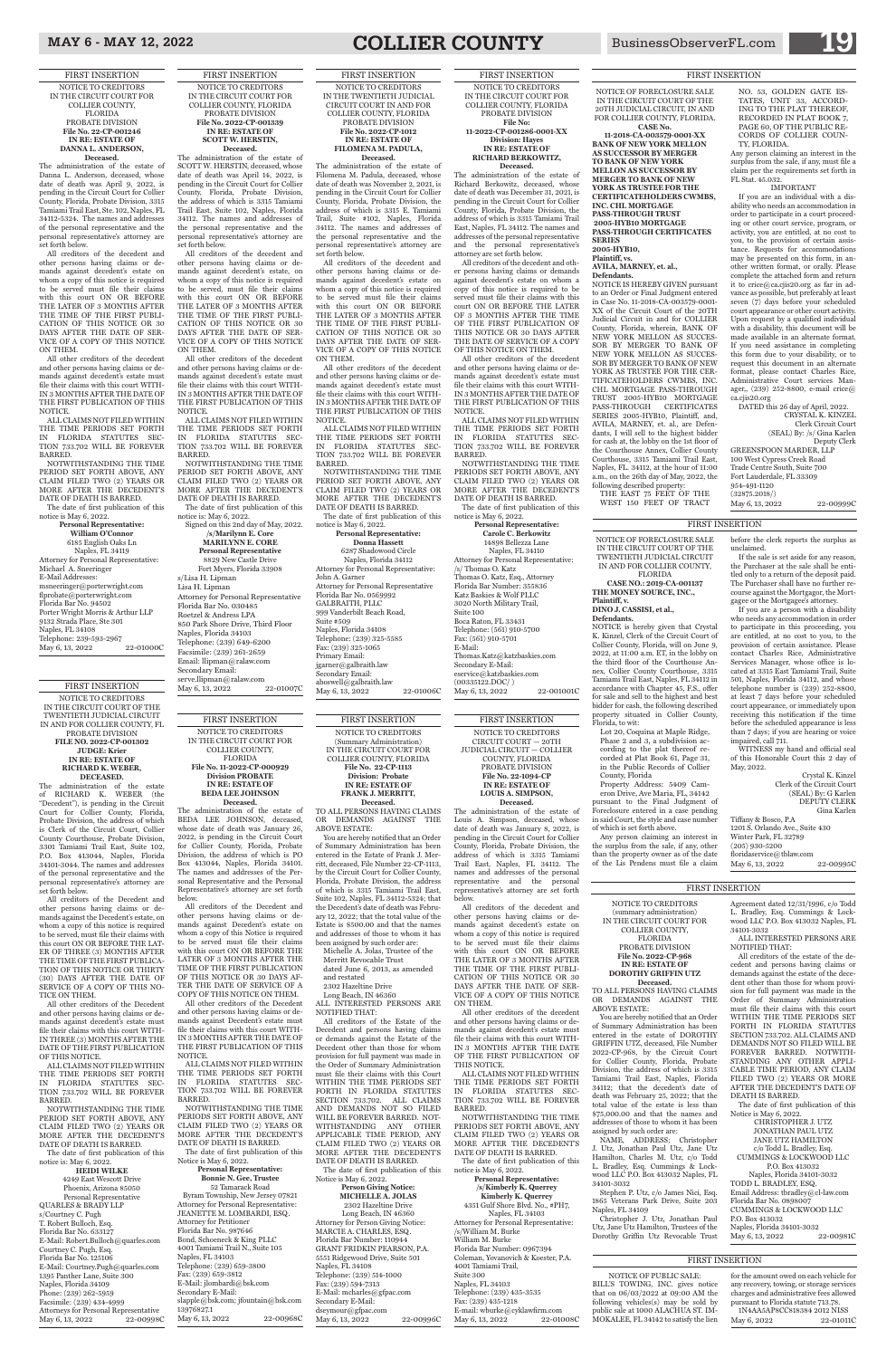## BUSINESS OBSERVER **COLLIER COUNTY** MAY 6 - MAY 12, 2022

 $\overline{\phantom{a}}$ 

**SUBSEQUENT INSERTIONS**

NOTICE TO CREDITORS IN THE CIRCUIT COURT FOR COLLIER COUNTY, FLORIDA **File No. 2022-CP-1253 Division Probate IN RE: ESTATE OF STEPHEN M. PATTERSON**

The administration of the estate of Stephen M. Patterson, deceased, whose date of death was April 4, 2022, is pending in the Circuit Court for Collier County, Florida, Probate Division, the address of which is P.O. Box 413044, Naples, Florida 34101-3044. The names and addresses of the personal representative and the personal representative's attorney are set forth below.

All creditors of the decedent and other persons having claims or demands against decedent's estate on whom a copy of this notice is required to be served must file their claims with this court ON OR BEFORE THE LATER OF 3 MONTHS AFTER THE TIME OF THE FIRST PUBLICATION OF THIS NOTICE OR 30 DAYS AFTER THE DATE OF SERVICE OF A COPY OF THIS NOTICE ON THEM.

> Pamela@LairdALile.com April 29; May 6, 2022 22-00957C

All other creditors of the decedent and other persons having claims or demands against decedent's estate must file their claims with this court WITH-

IN 3 MONTHS AFTER THE DATE OF THE FIRST PUBLICATION OF THIS NOTICE. ALL CLAIMS NOT FILED WITHIN

THE TIME PERIODS SET FORTH IN FLORIDA STATUTES SEC-TION 733.702 WILL BE FOREVER BARRED.

NOTWITHSTANDING THE TIME PERIODS SET FORTH ABOVE, ANY CLAIM FILED TWO (2) YEARS OR MORE AFTER THE DECEDENT'S DATE OF DEATH IS BARRED.

The date of first publication of this notice is April 29, 2022.

**Personal Representative: Jeanette Keath Patterson c/o Laird A. Lile, PLLC**

3033 Riviera Drive, Suite 104 Naples, FL 34103 Attorney for Personal Representative:

Lexington, Kentucky 40509 Attorney for Personal Representative: Brandon R. Bytnar, Esq. Attorney Florida Bar Number: 66365 The Law Office of Brandon R. Bytnar, P.L. 9120 Galleria Court, Suite B Naples, Florida 34109 Telephone: (239) 592-9211 Fax: (239) 963-1479 E-Mail: brandon@bytnarlaw.com April 29; May 6, 2022 22-00929C

Laird A. Lile Attorney for Personal Representative Florida Bar Number 443141 3033 Riviera Drive, Suite 104 Naples, FL 34103 Telephone: 239.649.7778 Fax: 239.649.7780 Primary E-Mail: LLile@LairdALile.com Secondary E-Mail:

SECOND INSERTION

#### NOTICE TO CREDITORS IN THE CIRCUIT COURT FOR COLLIER COUNTY, FLORIDA PROBATE DIVISION **File No. 22-CP-1225 Division Probate IN RE: ESTATE OF THOMAS EDWIN NOLAN, A/K/A THOMAS EDWIN NOLAN, JR. Deceased.**

The administration of the estate of THOMAS EDWIN NOLAN, a/k/a THOMAS EDWIN NOLAN, JR., deceased, whose date of death was June 11, 2021, is pending in the Circuit Court for Collier County, Florida, Probate Division, the address of which is 3315 Tamiami Trail East, Suite 102, Naples, Florida 34112. The names and addresses of the personal representative and the personal representative's attorney are set forth below.

All creditors of the decedent and other persons having claims or demands against decedent's estate on whom a copy of this notice is required to be served must file their claims with this court ON OR BEFORE THE LATER OF 3 MONTHS AFTER THE TIME OF THE FIRST PUBLICATION OF THIS NOTICE OR 30 DAYS AFTER THE DATE OF SERVICE OF A COPY OF THIS NOTICE ON THEM.

All other creditors of the decedent and other persons having claims or demands against decedent's estate must file their claims with this court WITH-IN 3 MONTHS AFTER THE DATE OF THE FIRST PUBLICATION OF THIS NOTICE.

ALL CLAIMS NOT FILED WITHIN THE TIME PERIODS SET FORTH IN FLORIDA STATUTES SECTION 733.702 WILL BE FOREVER BARRED.

NOTWITHSTANDING THE TIME PERIODS SET FORTH ABOVE, ANY CLAIM FILED TWO (2) YEARS OR MORE AFTER THE DECEDENT'S DATE OF DEATH IS BARRED.

(Last Known Address: 2919 Tiburon Blvd. E, Naples, FL 34109) and (Last Known Out of Country Address: 20 Clan William Terrace, Dublin, IR 77057) YOU ARE NOTIFIED that an action

> The date of first publication of this notice is April 29 2022.

#### **Personal Representative: MICHELE L. NOLAN** 832 Lochmere Place

#### SECOND INSERTION

NOTICE OF ACTION - CONSTRUCTIVE SERVICE IN THE CIRCUIT COURT OF THE TWENTIETH JUDICIAL CIRCUIT IN AND FOR COLLIER COUNTY, FLORIDA GENERAL JURISDICTION DIVISION **CASE NO. 11-2021-CA-000919-0001-XX DEUTSCHE BANK NATIONAL TRUST COMPANY, AS TRUSTEE FOR HARBORVIEW MORTGAGE LOAN TRUST MORTGAGE PASS-THROUGH CERTIFICATES, SERIES 2007-6, Plaintiff, vs. UNKNOWN SUCCESSOR TRUSTEE OF THE DOYLE J. CAN-NELL TRUST DATED MAY 3, 2006 AND UNKNOWN SUCCESSOR TRUSTEE OF THE GRACE A. FISH TRUST DATED MAY 3, 2006 and THE UNKNOWN HEIRS, BENEFI-CIARIES, DEVISEES, GRANTEES, ASSIGNEES, LIENORS, CREDI-TORS, TRUSTEES AND ALL OTH-ERS WHO MAY CLAIM AN INTER-EST IN THE ESTATE OF DOYLE** 

1031 North Miami Beach Boulevard, North Miami Beach, FL 33162<br>May 6 13 2022 22-009910

**JONES CANNELL A/K/A DOYLE J. CANNELL, DECEASED AND THE UNKNOWN HEIRS IN THE ES-TATE OF GRACE ANN FISH A/K/A GRACE A. FISH, DECEASED, et. al. Defendant(s),**

TO: JEREMIAH J. CANNELL, and DOYLE JOSEPH T. CANNELL, and DAWN CANNELL, whose residence is unknown and all parties having or claiming to have any right, title or interest in the property described in the mortgage being foreclosed herein.

YOU ARE HEREBY NOTIFIED that an action to foreclose a mortgage on the

following property:

LOT 172, QUEENS PARK AT LAGO VERDE, PHASE II, ACCORDING TO THE PLAT THEREOF, AS RECORDED IN PLAT BOOK 14, PAGES 94 AND 95, INCLUSIVE, OF THE PUBLIC RECORDS OF COL-LIER COUNTY, FLORIDA. has been filed against you and you are required to serve a copy of your written defenses, if any, to it on counsel for Plaintiff, whose address is 6409 Congress Avenue, Suite 100, Boca Raton, Florida 33487 on or before (30 days from Date of First Publication of this Notice) and file the original with the clerk of this court either before service on Plaintiff's attorney or immediately thereafter; otherwise a default will be entered against you for the relief demanded in the complaint or petition

filed herein.

THIS NOTICE SHALL BE PUB-LISHED ONCE A WEEK FOR TWO (2) CONSECUTIVE WEEKS. WITNESS my hand and the seal of this Court at County, Florida, this 27

day of Apr, 2022.

CLERK OF THE CIRCUIT COURT (SEAL) BY: /s/ Kathleen Murray

DEPUTY CLERK Kathleen Murray

Robertson, Anschutz, Schneid, Crane &

Partners, PLLC

6409 Congress Ave., Suite 100 Boca Raton, FL 33487

PRIMARY EMAIL: flmail@raslg.com

May 6, 13, 2022 22-00964C

20-037478

**SOCIETY, FSB, NOT IN ITS INDIVIDUAL CAPACITY BUT SOLELY AS TRUSTEE FOR THE VERUS SECURITIZATION TRUST 2019-INV2, Plaintiff, v.**

**TIBURON EQUITY LLC, A FLORIDA LIMITED LIABILITY COMPANY, ET AL, Defendants.**

To the following Defendant(s):

AIDAN E. LARKIN

(Last Known Address: 2919 Tiburon Blvd. E, Naples, FL 34109) and (Last Known Out of Country Address: 20 Clan William Terrace, Dublin, IR 77057)

Deputy Clerk May 6, 13, 20, 27, 2022 22-00990C

DARINA LARKIN

NOTICE OF ACTION IN THE CIRCUIT COURT OF THE 20TH JUDICIAL CIRCUIT IN AND FOR COLLIER COUNTY, FLORIDA **CASE NO.: 2022-CA-000002 WILMINGTON SAVINGS FUND**  has been filed against you and you are required to serve a copy of your written defenses, if any, to it, on Ghidotti| Berger LLP, Attorney for Plaintiff, whose address is 1031 North Miami Beach Boulevard, North Miami Beach, FL 33162 on or before May 18, 2022, a

5XYKW4A76FG648469 2015 KIA May 6, 2022 22-00985C

to foreclose based on boundaries established by acquiescence, on the following described property: LOT 10, OF SERAFINA AT

TIBURON, ACCORDING TO THE PLAT THEREOF, AS RECORDED IN PLAT BOOK 37, PAGE 25, OF THE PUBLIC RECORDS OF COLLIER COUNTY, FLORIDA. PROPERTY ADDRESS: 2919 TIBURON BLVD E, NAPLES, FL 34109

Notice Under Fictitious Name Law Pursuant to Section 865.09, Florida **Statutes** 

XIMINESS GARY LEE May 6, 2022 22-00977C

date which is within thirty (30) days after the first publication of this Notice in the Business Observer and file the original with the Clerk of this Court either before service on Plaintiff's attorney or immediately thereafter; otherwise a default will be entered against you for the relief demanded in the complaint. This notice is provided pursuant to Administrative Order No. 2010-08. If you are a person with a disability who needs any accommodation in order to participate in this proceeding, you are entitled, at no cost to you, to the provision of certain assistance. Please contact the Administrative Services Manager, whose office is located at 3301 East Tamiami Trail, Building L, Naples, Florida 34112, and whose telephone number is (239) 252-8800, within two working days of your receipt of this Notice of Action; if you are hearing or voice impaired, call

NOTICE IS HEREBY GIVEN that the undersigned, desiring to engage in business under the fictitious name of MASSA DESIGNS : Located at 132 San Salvador St : Collier County in the City of Naples : Florida, 34113-8641 intends to register the said name with the Division of Corporations of the Florida Department of State, Tallahassee, Florida. Dated at Naples Florida, this April day of 28, 2022 CHRISTOPHER MASSA PHOTOGRAPHY INC May 6, 2022 22-00980C

711.

WITNESS my hand and the seal of this Court this 18 day of Apr, 2022.

> CRYSTAL K. KINZEL. As Clerk of the Court (SEAL) By Bianca Fernandez As Deputy Clerk

Ghidotti | Berger LLP, Attorney for Plaintiff,

May 6, 13, 2022

#### FIRST INSERTION

Extra Space Storage will hold a public auction to sell personal property described below belonging to those individuals listed below at the location indicated: 8471 Davis Blvd. Naples, FL 34104

on 05/26/2022 at 10:45am Tenant Name: Frankye Perez

County, FL 34105 intends to register the said name with the Division of Corporations of the Department of State, Tallahassee, Florida. Dated this 7 day of March, 2022. Luis B Mendoza May 6, 2022 22-00988C

General Description of Property: Misc. Household Furniture Tenant Name: Sarah Miller: General Description of Property:

NOTICE OF PUBLIC SALE: BALD EAGLE TOWING AND RECOVERY gives Notice of Foreclosure of Lien and intent to sell these vehicles on 05/26/2022 08:00 AM at 3935 Enterprise Ave , Naples, FL 34104 pursuant to subsection 713.78 of the Florida Statutes. BALD EAGLE TOWING AND RECOVERY reserves the right to accept or reject any and/or all bids. 5WEASAAL4BJ424806 2012 ELDO May 6, 2022 22-00987C

> Misc. Personal Items Tenant Name: Cesar Augusto Monzant Garcia:

General Description of Items: Misc. Office Furniture

The auction will be listed and advertised on www.storagetreasures. com. Purchases must be made with cash only and paid at the above referenced facility in order to complete the transaction. Extra Space Storage may refuse any bid and may rescind any purchase up until the winning bidder takes possession of the personal property.

May 6, 13, 2022 22-00992C

3GTP1VE00CG156797 2012 GMC JTHBN30F810008900 2001 LEXS JTJYARBZ8H2067068 2017 LEXS<br>Aay 6, 2022 22-00993C May  $6, 2022$ 

NOTICE IS HEREBY GIVEN that the undersigned, desiring to engage in business under the fictitious name of ABC CART CARE, located at 8275 Danbury Boulevard, Apt 102, in the City of Naples, County of Collier, State of FL, 34120, intends to register the said name with the Division of Corporations of the Florida Department of State, Tallahassee, Florida. Dated this 3 of May, 2022. Steven M. Cox 8275 Danbury Boulevard, Apt 102 Naples, FL 34120 May 6, 2022 22-01005C

> Notice is hereby given that JADE & DANY LLC, OWNER, desiring to engage in business under the fictitious name of PRIME PLUMBING located at 1370 MARIPOSA CIR, APT 104, NAPLES, FLORIDA 34105 intends

to register the said name in COLLIER county with the Division of Corporations, Florida Department of State, pursuant to section 865.09 of the Florida

Statutes.

May 6, 2022 22-00994C

FIRST INSERTION NOTICE OF ACTION FOR DISSOLUTION OF MARRIAGE (NO CHILD OR FINANCIAL

SUPPORT) IN THE CIRCUIT COURT OF THE 20th JUDICIAL CIRCUIT, IN AND FOR Collier COUNTY, FLORIDA **Case No.: 2022 DR 896**

3RD day of MAY, 2022 OLYMPIA PIZA, INC May 6, 2022 22-01009C **Yerika J. Rendon, Petitioner, and Conroy M. Lawrence,**

**Respondent,** TO: Conroy M. Lawrence

2081 River Reach, Naples, FL 34104 YOU ARE NOTIFIED that an action for dissolution of marriage has been filed against you and that you are required to serve a copy of your written defenses, if any, to it on Yerika J. Rendon, whose address is 3504 Plantation Way, Unit 6, Naples, FL 34104 on or before June 6, 2022, and file the original with the clerk of this Court at 3315 Tamiami Trail East, Naples, FL 34112 before service on Petitioner or immediately thereafter. If you fail to do so, a default may be entered against you for the relief demanded in the petition.

The action is asking the court to decide how the following real or personal property should be divided: none

#### **/s/JOSEPH E. SMITH JOSEPH E. SMITH** 7 Bluejay Drive Mantua, NJ 08051 Attorney for Personal Representative: /s/EDWARD V. SMITH EDWARD V. SMITH Florida Bar Number: 102848 LISA B. GODDY Florida Bar Number: 0507075 WOLLMAN GEHRKE & ASSOCIATES, P.A. 2235 Venetian Court, Suite 5 Naples, Florida 34109 Telephone: (239) 435-1533 Fax: (239 435-1433 E-Mail: esmith@wga-law.com E-Mail: lgoddy@wga-law.com Secondary E-Mail: pleadings@wga-law.com May 6, 13, 2022 22-00971C

Copies of all court documents in this case, including orders, are available at the Clerk of the Circuit Court's office. You may review these documents upon request.

You must keep the Clerk of the Circuit Court's office notified of your current address. (You may file Designation of Current Mailing and E-Mail Address, Florida Supreme Court Approved Family Law Form 12.915.) Future papers in this lawsuit will be mailed or e-mailed to the address(es) on record at the clerk's office.

WARNING: Rule 12.285, Florida Family Law Rules of Procedure, requires certain automatic disclosure of documents and information. Failure to comply can result in sanctions, including dismissal or striking of pleadings.

Dated: Apr 29 2022 CLERK OF THE CIRCUIT COURT By: Mark V. Pomplas Deputy Clerk

May 6, 13, 20, 27, 2022 22-00989C

FIRST INSERTION NOTICE OF ACTION FOR DISSOLUTION OF MARRIAGE (NO CHILD OR FINANCIAL SUPPORT)

IN THE CIRCUIT COURT OF THE TWENTIETH JUDICIAL CIRCUIT, IN AND FOR COLLIER COUNTY, FLORIDA

**Case No.: 2022-DR-739**

**Division: Domestic Relations Maria Matute, Petitioner, and**

**Omar Matute,**

**Respondent,**

TO: Omar Matute 4302 Rose Ave # B Naples fl 34112

YOU ARE NOTIFIED that an action for dissolution of marriage has been filed against you and that you are required to serve a copy of your written defenses, if any, to it on Maria Matute, whose address is 4302 Rose Ave # B naples fl 34112 on or before  $05/26/2022$ , and file the original with the clerk of this Court at 3315 Tamiami Trail East, Naples, FL 34112 before service on Petitioner or immediately thereafter. If you fail to do so, a default may be entered against you for the relief demanded in the petition.

The action is asking the court to decide how the following real or personal property should be divided: none

Copies of all court documents in this case, including orders, are available at the Clerk of the Circuit Court's office. You may review these documents upon request.

You must keep the Clerk of the Circuit Court's office notified of your current address. (You may file Designation of Current Mailing and E-Mail Address, Florida Supreme Court Approved Family Law Form 12.915.) Future papers in this lawsuit will be mailed or e-mailed to the address(es) on record at the clerk's office.

WARNING: Rule 12.285, Florida Family Law Rules of Procedure, requires certain automatic disclosure of documents and information. Failure to comply can result in sanctions, including dismissal or striking of pleadings.

Dated: Apr 14 2022 CLERK OF THE CIRCUIT COURT By: Yliana Mirabal

#### FIRST INSERTION

NOTICE OF PUBLIC SALE:

BAKERS TOWING & EMERGENCY SERVICES, INC. gives notice that on 05/22/2022 at 08:00 AM the following vehicles(s) may be sold by public sale at 2318 J AND C BLVD NAPLES FL 34109 to satisfy the lien for the amount owed on each vehicle for any recovery, towing, or storage services charges and administrative fees allowed pursuant to Florida statute 713.78.

FIRST INSERTION Notice Under Fictitious Name Law Pursuant to Section 865.09, Florida Statutes

NOTICE IS HEREBY GIVEN that the undersigned, desiring to engage in business under the fictitious name of BRUSH STREET VENTURE : Located at 786 Waterloo Ct : Collier County in the City of Naples : Florida, 34120-0495 intends to register the said name with the Division of Corporations of the Florida Department of State, Tallahassee, Florida.

Dated at Naples Florida, this April day of 28, 2022

| CLEAVER CYNTHIA MARGARET |           |
|--------------------------|-----------|
| May 6, 2022              | 22-00975C |

## FIRST INSERTION

NOTICE IS HEREBY GIVEN that the undersigned, desiring to engage in business under the fictitious name of MADE TO MATCH : Located at 5660 Strand Ct : Collier County in the City of Naples : Florida, 34110-3343 intends to register the said name with the Division of Corporations of the Florida Department of State, Tallahassee, Florida.

Dated at Naples Florida, this April day of 28, 2022

| <b>FIRSTTURN LLC</b> |           |
|----------------------|-----------|
| May 6, 2022          | 22-00976C |

#### FIRST INSERTION

Notice Under Fictitious Name Law Pursuant to Section 865.09, Florida

Statutes NOTICE IS HEREBY GIVEN that the undersigned, desiring to engage in business under the fictitious name of EXPRESS MOVING SOLUTIONS : Located at Po box 7874 : Collier County in the City of NAPLES : Florida, 34101 intends to register the said name with the Division of Corporations of the Florida Department of State, Tallahassee, Florida.

Dated at NAPLES Florida, this April day of 28, 2022

## FIRST INSERTION

Notice Under Fictitious Name Law Pursuant to Section 865.09, Florida

Statutes NOTICE IS HEREBY GIVEN that the undersigned, desiring to engage in business under the fictitious name of MACHIN MOBILE CARWASH : Located at 5576 Jonquil Cir Apt 205 : Collier County in the City of Naples : Florida, 34109-2735 intends to register the said name with the Division of Corporations of the Florida Department of State, Tallahassee, Florida.

Dated at Naples Florida, this April day of 28, 2022 VAZQUEZ JR. EDWIN May 6, 2022 22-00978C

#### FIRST INSERTION

Notice Under Fictitious Name Law Pursuant to Section 865.09, Florida

Statutes NOTICE IS HEREBY GIVEN that the undersigned, desiring to engage in business under the fictitious name of O'DONNELL EDUCATION CONSULTING : Located at 6351 Pelican Bay Blvd Apt 17-S : Collier County in the City of Naples : Florida, 34108-8100 intends to register the said name with the Division of Corporations of the Florida Department of State, Tallahassee, Florida. Dated at Naples Florida, this April day of 28, 2022 O'DONNELL ANNIE

May 6, 2022 22-00979C

#### FIRST INSERTION

Notice Under Fictitious Name Law Pursuant to Section 865.09, Florida Statutes

#### FIRST INSERTION

NOTICE OF PUBLIC SALE: BALD EAGLE TOWING AND RECOVERY gives Notice of Foreclosure of Lien and intent to sell these vehicles on 05/25/2022 02:39 PM at 3935 Enterprise Ave , Naples, FL 34104 pursuant to subsection 713.78 of the Florida Statutes. BALD EAGLE TOWING AND RECOVERY reserves the right to accept or reject any and/or all bids.

5SFPB1911NE487906 2022 PNER<br>May 6, 2022 22-00986 22-00986C

Notice Under Fictitious Name Law According to Florida Statute Number 865.09

NOTICE IS HEREBY GIVEN that the undersigned, desiring to engage in business under the Fictitious Name of Ecoistik located at 1225 Reserve Way Apt. 304 in the City of Naples, Collier

FIRST INSERTION

## FIRST INSERTION

NOTICE OF PUBLIC SALE: MORLEYS TOWING OF NAPLES gives notice that on 05/23/2022 at 10:00 AM the following vehicles(s) may be sold by public sale at 6344 JANES LANE, NAPLES, FL 34109 to satisfy the lien for the amount owed on each vehicle for any recovery, towing, or storage services charges and administrative fees allowed pursuant to Florida statute 713.78.

| <b>FIRST INSERTION</b>     |           |
|----------------------------|-----------|
| <b>KEITH'S TOWING INC.</b> |           |
| 903 ALACHUA ST             |           |
| IMMOKALEE, FLORIDA 34142   |           |
| $(239)$ 657-5741           |           |
| <b>AUCTION DATE-</b>       |           |
| MAY 23, 2022 @9AM          |           |
| 2008 NISSAN                |           |
| 1N4AL21E28C204686          |           |
| May 6, 2022                | 22-00997C |
|                            |           |

## FIRST INSERTION

NOTICE UNDER FICTITIOUS NAME LAW Pursuant to F.S. §865.09

#### FIRST INSERTION

Notice Under Fictitious Name Law Pursuant to Section 865.09, Florida Statutes

NOTICE IS HEREBY GIVEN that the undersigned, desiring to engage in business under fictitious name of OYLMPIA PIZZA located at 2795 DAVIS BLVD UNIT 1, in the County of COLLIER in the City of NAPLES, Florida 34104 intends to register the said name with the Division of Corporations of the Florida Department of State, Tallahassee, Florida. Dated at COLLIER, Florida, this

## FIRST INSERTION

NOTICE TO CREDITORS IN THE CIRCUIT COURT FOR COLLIER COUNTY, FLORIDA PROBATE DIVISION **File No. 22-CP-1204 IN RE: ESTATE OF** 

#### **MARGARET MARY BARISHEK, Deceased.**

The administration of the estate of MARGARET MARY BARISHEK, deceased, whose date of death was April 23, 2021, is pending in the Circuit Court for Collier County, Florida, Probate Division, the address of which is 3315 Tamiami Trail East, #103, Naples, Florida 34112. The names and addresses of the personal representative and the personal representative's attorney are set forth below.

All creditors of the decedent and other persons having claims or demands against decedent's estate on whom a copy of this notice is required to be served must file their claims with this court ON OR BEFORE THE LATER OF 3 MONTHS AFTER THE TIME OF THE FIRST PUBLICATION OF THIS NOTICE OR 30 DAYS AFTER THE DATE OF SERVICE OF A COPY OF THIS NOTICE ON THEM.

All other creditors of the decedent and other persons having claims or de-

mands against decedent's estate must file their claims with this court WITH-IN 3 MONTHS AFTER THE DATE OF THE FIRST PUBLICATION OF THIS NOTICE.

ALL CLAIMS NOT FILED WITHIN THE TIME PERIODS SET FORTH IN FLORIDA STATUTES SEC-TION 733.702 WILL BE FOREVER BARRED.

NOTWITHSTANDING THE TIME PERIODS SET FORTH ABOVE, ANY CLAIM FILED TWO (2) YEARS OR MORE AFTER THE DECEDENT'S DATE OF DEATH IS BARRED. The date of first publication of this notice is May 6, 2022. **Personal Representative:**

## FIRST INSERTION

FIRST INSERTION

FIRST INSERTION

## FIRST INSERTION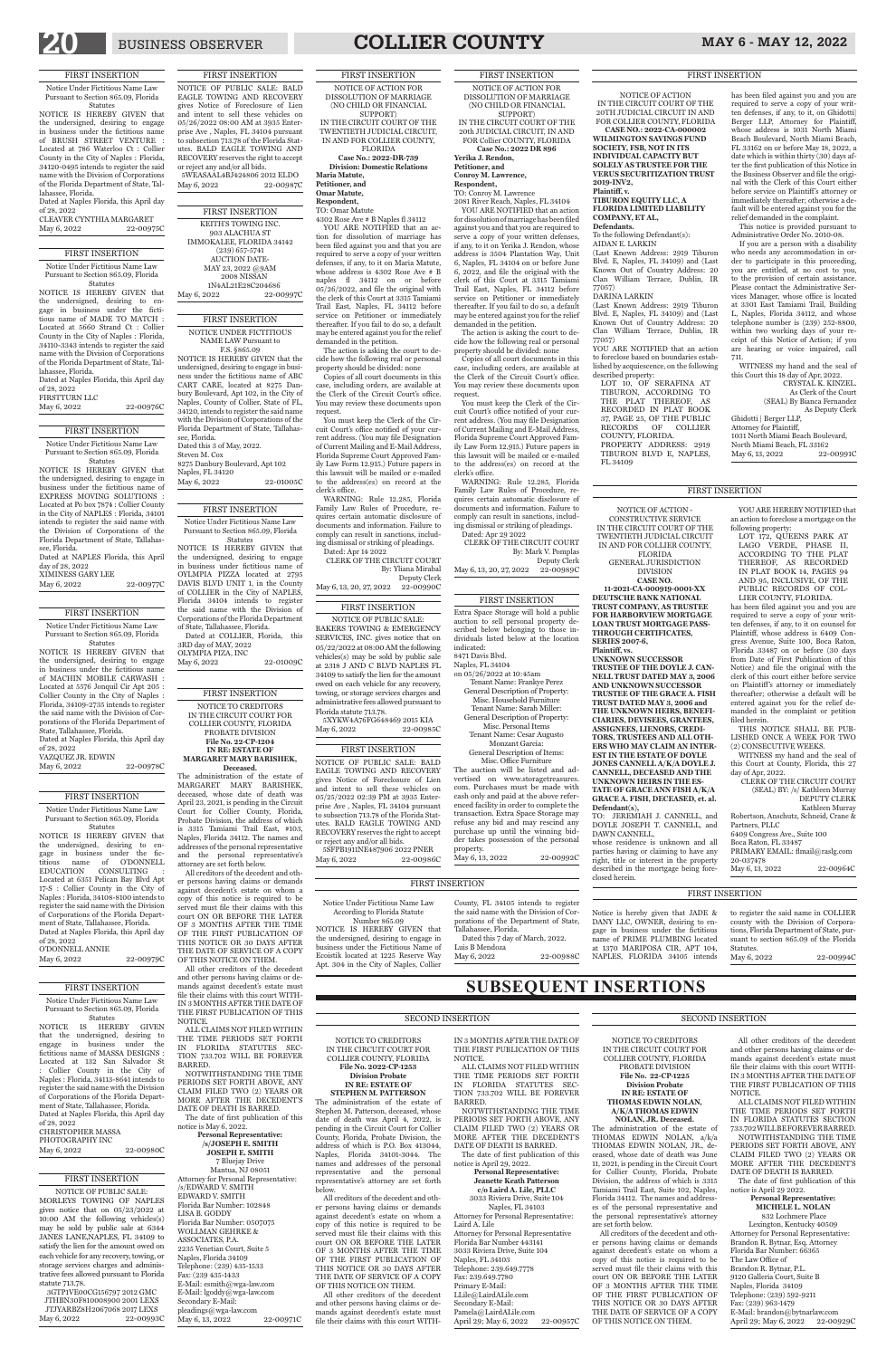FOURTH INSERTION

SUPPORT) IN THE CIRCUIT COURT OF THE 20TH JUDICIAL CIRCUIT, IN AND FOR COLLIER COUNTY, **FLORIDA** 

NOTICE OF ACTION FOR DISSOLUTION OF MARRIAGE (NO CHILD OR FINANCIAL

#### **Case No.: 22-DR-705 Division: CIVIL Robert Jaime Silva Rosales, Petitioner, and**

## **Magdaelis Hernandez Isaac,**

**Respondent,** TO: Magdaelis Hernandez Isaac {Respondent's last known address} Unknown

YOU ARE NOTIFIED that an action for dissolution of marriage has been filed against you and that you are required to serve a copy of your written defenses, if any, to it on Robert Jaime Silva Rosales, whose address is 3195 50th St SW, Naples Fl 34116 on or before  $5/24/2022$ , and file the original with the clerk of this Court at 339 East Tamiami Trail, Naples, Fl 34112 before service on Petitioner or immediately thereafter. If you fail to do so, a default may be entered against you for the relief demanded in the petition.

The action is asking the court to decide how the following real or personal property should be divided:

Copies of all court documents in this case, including orders, are available at the Clerk of the Circuit Court's office. You may review these documents upon request.

> YOU ARE NOTIFIED that an action for dissolution of marriage has been filed against you and that you are required to serve a copy of your written defenses, if any, to it on Ervin Shuaipi, whose address is 1262 Naples Lake Dr. Naples, FL 34104 on or before 05/11/2022, and file the original with the clerk of this Court at 3315 Tamiami Trail E. Naples, FL 34112 before service on Petitioner or immediately thereafter. If you fail to do so, a default may be entered against you for the relief demand-

You must keep the Clerk of the Circuit Court's office notified of your current address. (You may file Designation of Current Mailing and E-Mail Address, Florida Supreme Court Approved Family Law Form 12.915.) Future papers in this lawsuit will be mailed or e-mailed to the address(es) on record at the clerk's office.

WARNING: Rule 12.285, Florida Family Law Rules of Procedure, requires certain automatic disclosure of documents and information. Failure to comply can result in sanctions, including dismissal or striking of pleadings.

You must keep the Clerk of the Circuit Court's office notified of your current address. (You may file Designation of Current Mailing and E-Mail Address, Florida Supreme Court Approved Family Law Form 12.915.) Future papers in this lawsuit will be mailed or e-mailed to the address(es) on record at the

Dated: Apr 12 2022. CLERK OF THE CIRCUIT COURT (SEAL) By: Yliana Mirabal Deputy Clerk April 15, 22, 29; May 6, 2022 22-00843C

NOTICE OF ACTION FOR DISSOLUTION OF MARRIAGE (NO CHILD OR FINANCIAL SUPPORT)

IN THE CIRCUIT COURT OF THE Twentieth JUDICIAL CIRCUIT, IN AND FOR Collier COUNTY,

FLORIDA

- **Case No.: 22-DR-738 Division: Domestic Relations**
- 

**Ervin Shuaipi, Petitioner, and Daria Permikina, Respondent,** TO: Daria Permikina Unknown

# {Respondent's last known address}

NOTWITHSTANDING THE TIME PERIOD SET FORTH ABOVE, ANY CLAIM FILED TWO (2) YEARS OR MORE AFTER THE DECEDENT'S DATE OF DEATH IS BARRED.

257 Spruce Street Denver, Colorado 80230 /s/EDWARD E. WOLLMAN EDWARD E. WOLLMAN Florida Bar No. 0618640 Email: ewollman@wga-law.com Alternate Email: pleadings@wga-law.com Attorney for Personal Representative WOLLMAN, GEHRKE & ASSOCIATES, PA 2235 Venetian Court, Suite 5 Naples, FL 34109 Telephone: 239-435-1533 Facsimile: 239-435-1433 April 29; May 6, 2022 22-00949C ed in the petition.

The action is asking the court to decide how the following real or personal property should be divided: none Copies of all court documents in this case, including orders, are available at the Clerk of the Circuit Court's office. You may review these documents upon

April 29; May 6, 2022 22-00958C

request.

clerk's office.

WARNING: Rule 12.285, Florida Family Law Rules of Procedure, requires certain automatic disclosure of documents and information. Failure to comply can result in sanctions, including dismissal or striking of pleadings.

Dated: 4/13/2022

CLERK OF THE CIRCUIT COURT

By: Monica Garcia Deputy Clerk

Apr. 22, 29; May 6, 13, 2022

22-00895C

THIRD INSERTION

NOTICE TO CREDITORS IN THE CIRCUIT COURT OF THE TWENTIETH JUDICIAL CIRCUIT IN AND FOR COLLIER COUNTY, FLORIDA PROBATE DIVISION **CASE NO. 22-CP-1181 IN RE: ESTATE OF LAVERNE ALSTON Deceased.**

Plaintiff's attorney's service address

**Deceased.**<br>The administration of the estate of Harold P. Bovenkerk, deceased, whose date of death was March 27, 2022, is pending in the Circuit Court for Collier County, Florida, Probate Division, the address of which is 3315 Tamiami Trail East Naples, FL 34112. The names and addresses of the personal representatives and the personal representatives' attorney are set forth below.

The administration of the estate of LAVERNE ALSTON, deceased, whose date of death was February 23, 2022, is pending in the Circuit Court for Collier County, Florida, Probate Division, the address of which is P.O. Box 413044 Naples, Florida 34101-3044. The names and addresses of the personal representative and the personal representative's attorney are set forth below.

THE TIME PERIODS SET FORTH IN FLORIDA STATUTES SEC-TION 733.702 WILL BE FOREVER BARRED.

> All creditors of the decedent and other persons having claims or demands against decedent's estate, on whom a copy of this notice is required to be served, must file their claims with this court ON OR BEFORE THE LATER OF 3 MONTHS AFTER THE TIME OF THE FIRST PUBLICATION OF THIS NOTICE OR 30 DAYS AFTER THE DATE OF SERVICE OF A COPY OF THIS NOTICE ON THEM.

All other creditors of the decedent and other persons having claims or demands against decedent's estate must file their claims with this court WITH-

IN 3 MONTHS AFTER THE DATE OF THE FIRST PUBLICATION OF THIS NOTICE.

ALL CLAIMS NOT FILED WITHIN THE TIME PERIODS SET FORTH IN FLORIDA STATUTES SEC-TION 733.702 WILL BE FOREVER BARRED.

The date of first publication of this notice is: April 29, 2022. Signed on this 25th day of April, 2022.

> **/s/MARC R. ALSTON MARC R. ALSTON Personal Representative**

NOTICE TO CREDITORS IN THE CIRCUIT COURT FOR COLLIER COUNTY, FLORIDA PROBATE DIVISION **File No. 2022-CP-001171 IN RE: ESTATE OF RICHARD P. SCHNEIDER a/k/a RICHARD P. SCHNEIDER, JR.,** 

April 29; May 6, 2022 22-00926C

**Deceased.** The administration of the estate of Richard P. Schneider, deceased, whose date of death was January 30, 2022, is pending in the Circuit Court for Collier

County, Florida, Probate Division, the address of which is P. O. Box 413044, Naples, Florida 34101-3044. The names and addresses of the personal representative and the personal representative's attorney are set forth below. All creditors of the decedent and oth-

er persons having claims or demands against decedent's estate on whom a copy of this notice is required to be served must file their claims with this court ON OR BEFORE THE LATER OF 3 MONTHS AFTER THE TIME OF THE FIRST PUBLICATION OF THIS NOTICE OR 30 DAYS AFTER THE DATE OF SERVICE OF A COPY OF THIS NOTICE ON THEM.

> #203  $nd$  FL  $24145$

All other creditors of the decedent and other persons having claims or de-

# mands against decedent's estate must

file their claims with this court WITH-IN 3 MONTHS AFTER THE DATE OF THE FIRST PUBLICATION OF THIS

NOTICE.

ALL CLAIMS NOT FILED WITHIN

THE TIME PERIODS SET FORTH TION 733.702 WILL BE FOREVER

IN FLORIDA STATUTES SEC-BARRED.

NOTWITHSTANDING THE TIME

PERIODS SET FORTH ABOVE, ANY CLAIM FILED TWO (2) YEARS OR MORE AFTER THE DECEDENT'S

DATE OF DEATH IS BARRED. The date of first publication of this

notice is April 29, 2022.

April 29; May 6, 2022 22-00955C

**Personal Representative: Deborah P. Schneider** 14907 Bellezza Lane Naples, Florida 34110 Attorney for Personal Representative: Jonas B. Weatherbie, Esq. E-mail Addresses: jbweatherbie@naplesestatelaw.com, jljavor@naplesestatelaw.com Florida Bar No. 87968 Wilson & Johnson 2425 Tamiami Trail North, Suite 211 Naples, Florida 34103 Telephone: (239) 687-1380

> 6780 Southern Oak Court Naples, Florida 34109 Attorney for Person Giving Notice Alyssa Keogh, Attorney Florida Bar Number: 0461547 Holmes Fraser, P.A. 711 5th Avenue South, Suite 200 Naples, Florida 34102 Telephone: (239) 228-7273 E-Mail: akeogh@holmesfraser.com April 29; May 6, 2022 22-00963C

#### NOTICE TO CREDITORS IN THE CIRCUIT COURT FOR COLLIER COUNTY, FLORIDA PROBATE DIVISION **File No. 22-CP-1226 Division PROBATE IN RE: ESTATE OF HAROLD P. BOVENKERK**

All creditors of the decedent and other persons having claims or demands against decedent's estate on whom a copy of this notice is required to be served must file their claims with this court ON OR BEFORE THE LATER OF 3 MONTHS AFTER THE TIME OF THE FIRST PUBLICATION OF THIS NOTICE OR 30 DAYS AFTER THE DATE OF SERVICE OF A COPY OF THIS NOTICE ON THEM.

All other creditors of the decedent and other persons having claims or demands against decedent's estate must file their claims with this court WITH-IN 3 MONTHS AFTER THE DATE OF THE FIRST PUBLICATION OF THIS NOTICE.

ALL CLAIMS NOT FILED WITHIN

NOTWITHSTANDING THE TIME PERIODS SET FORTH ABOVE, ANY CLAIM FILED TWO (2) YEARS OR MORE AFTER THE DECEDENT'S DATE OF DEATH IS BARRED. The date of first publication of this

notice is April 29, 2022.

#### **Personal Representatives:**

#### **Paula Doisneau** 905 17th Avenue S. Naples, Florida 34102 **James E. Willis** 9015 Strada Stell Court #106 Naples, Florida 34109 Attorney for Personal Representatives: James E. Willis Florida Bar Number: 0149756 Christina B. Davidow, Esq. Florida Bar Number 66356 Tylan T. Ricketts, Esq. Florida Bar Number 1010387 Willis & Davidow 9015 Strada Stell Court, Suite 106 Naples, FL 34109 Telephone: (239) 435-0094 Fax: (888) 435-0911 E-Mail: jwillis@willisdavidow.com Secondary E-Mail: cdavidow@willisdavidow.com, tricketts@willisdavidow.com

April 29; May 6, 2022 22-00956C

kara@swfloridalaw.com April 29; May 6, 2022 22-00938C

NOTICE TO CREDITORS IN THE CIRCUIT COURT FOR COLLIER COUNTY, FLORIDA PROBATE DIVISION **Case No.: 22-CP-1159 IN RE: ESTATE OF ROBERT A. MUSIAL ,**

YOU ARE NOTIFIED that an action for Construction Lien Foreclosure, Breach of Contract, Quantum Meruit and Unjust Enrichment has been filed against you and you are required to serve a copy of your written defenses, if any, to it on the plaintiff 's attorney at the address listed below by May 22, 2022, which is thirty (30) days after the first publication of this Notice in the Business Observer, Collier County, Florida, on April 22, 2022, and file the original with the clerk of this court either before service on the plaintiff 's attorney or immediately thereafter. If you fail to do so, a default may be entered against you for the relief demanded in

**Deceased.** The Administration of the Estate of Robert A. Musial, deceased, whose date of death was March 11, 2022, Case No.: 22-CP-1159 - is pending in the Circuit Court for Collier County, Florida, Probate Division, the address of which is Collier County Clerk of the Circuit Court, Probate Department, 3315 Tamiami Trail East, Ste. 102, Naples, FL 34112-5324. The names and addresses of the Personal Representative and that Personal Representative's attorney are set forth below.

Marco Island, FL 34145. Plaintiff's attorney's telephone number

All creditors of the decedent and other persons having claims or demands against decedent's estate on whom a copy of this Notice has been served must file their claims with this court WITHIN THE LATER OF 3 MONTHS AFTER THE TIME OF THE FIRST PUBLICATION OF THIS NOTICE OR 30 DAYS AFTER THE DATE OF SER-VICE OF A COPY OF THIS NOTICE ON THEM.

All other creditors of the decedent and persons having claims or demands against the estate of the decedent must file their claims with this court WITH-IN 3 MONTHS AFTER THE DATE OF THE FIRST PUBLICATION OF THIS

NOTICE.

ALL CLAIMS NOT SO FILED WILL BE FOREVER BARRED. NOTWITHSTANDING THE TIME PERIOD SET FORTH ABOVE, ANY CLAIM FILED TWO (2) YEARS OR MORE AFTER THE DECEDENT'S DATE OF DEATH IS BARRED. The date of the first publication of

this Notice is April 29, 2022. **/s/Jerry Mathey Jerry Mathey Personal Representative** 1870 Mustique Street Naples, FL 34114

/s/ Jeffry Perlow Jeffry Perlow Attorney for the Personal Representative Fla. Bar # 354759 Naples, Fl. 34109 5425 Park Central Court Naples, Florida 34109 Phone: (239) 593-1444 Fax: 239-593-1169

#### NOTICE TO CREDITORS IN THE CIRCUIT COURT FOR COLLIER COUNTY, FLORIDA PROBATE DIVISION **FILE NO:**

**11-2022-CP-001091-0001-XX IN RE: ESTATE OF MANFRED BRUNS A/K/A MANFRED THEODORE BRUNS Deceased** TO ALL PERSONS HAVING CLAIMS OR DEMANDS AGAINST THE

ABOVE ESTATE:

The Administration of the estate of MANFRED BRUNS A/K/A MANFRED THEODORE BRUNS File No. 11-2022-CP-001091 is pending in the Circuit Court for Collier County, Florida, Probate Division, the address of which is 3315 Tamiami Trail East, Naples, FL 34112. The name and address of the personal representatives and the personal representatives' attorney are set forth below.

ALL INTERESTED PERSONS ARE

NOTIFIED THAT:

All creditors of the decedent and other persons having claims or demands against decedent's estate on whom a copy of this notice is served within

April 29; May 6, 2022 22-00960C

three months after the date of the first ublication of this notice must file claims with this Court WITHIN THE

LATER OF THREE MONTHS AFTER THE DATE OF THE FIRST PUBLICA-TION OF THIS NOTICE OR THIRTY DAYS AFTER THE DATE OF SER-VICE OF A COPY OF THIS NOTICE ON THEM.

All other creditors of the decedent and persons having claims or demands against the estate of the decedent must file their claims with this court WITH-IN THREE MONTHS AFTER THE DATE OF THE FIRST PUBLICATION OF THIS NOTICE.

ALL CLAIMS AND DEMANDS NOT SO FILED WILL BE FOREVER BARRED.

Publication of this notice has begun on April 29, 2022.

**MICHAEL RANDALL BRUNS Personal Representative**

1971 Mulberry Dr. Chandler, Arizona 85286

## **MANFRED BRUNS**

**Personal Representative** 52 West Farmington Drive

St. Catharines, Ontario L2S 3S2 Canada

RONALD S. WEBSTER FL Bar No: 570559 800 N. Collier Blvd.

SECOND INSERTION

#### SECOND INSERTION

#### SECOND INSERTION

SECOND INSERTION

SECOND INSERTION

NOTICE TO CREDITORS (Summary Administration) IN THE CIRCUIT COURT FOR COLLIER COUNTY, FLORIDA PROBATE DIVISION **File No. 22-CP-1017 Division PROBATE IN RE: ESTATE OF DAVID CARL LUONGO Deceased.** TO ALL PERSONS HAVING CLAIMS OR DEMANDS AGAINST THE

ABOVE ESTATE:

You are hereby notified that an Order of Summary Administration has been entered in the estate of David Carl Luongo, deceased, File Number 22-CP-1017, by the Circuit Court for Collier County, Florida, Probate Division, the address of which is Collier County Courthouse, ATTN: PROBATE, 3315 Tamiami Trail E, Naples, FL 34112; that the decedent's date of death was March 1, 2022; that the total value of the estate is \$17,500.25 and that the names and addresses of those to whom it has been assigned by such order are:

Name Address

Linda Donnelly, as Trustee of the David Carl Luongo Revocable

Living Trust

6780 Southern Oak Court Naples, Florida 34109

ALL INTERESTED PERSONS ARE

#### NOTIFIED THAT:

All creditors of the estate of the decedent and persons having claims or demands against the estate of the decedent other than those for whom provision for full payment was made in the Order of Summary Administration must file their claims with this court WITHIN THE TIME PERIODS SET FORTH IN FLORIDA STATUTES SECTION 733.702. ALL CLAIMS AND DEMANDS NOT SO FILED WILL BE FOREVER BARRED. NOT-WITHSTANDING ANY OTHER APPLICABLE TIME PERIOD, ANY CLAIM FILED TWO (2) YEARS OR MORE AFTER THE DECEDENT'S DATE OF DEATH IS BARRED.

The date of first publication of this Notice is April 29, 2022.

**Person Giving Notice: Linda Donnelly**

#### SECOND INSERTION

SECOND INSERTION NOTICE TO CREDITORS IN THE CIRCUIT COURT FOR COLLIER COUNTY, FLORIDA PROBATE DIVISION **File No. 22-cp-1137 IN RE: ESTATE OF ELAINE M. THOMPSON Deceased.** The administration of the estate of Elaine M. Thompson deceased, whose date of death was March 24, 2022 is pending in the Circuit Court for Collier County, Florida, Probate Division, the address of which is 3315 E. Tamiami Trail Suite 102, Naples, Florida 34112. The names and addresses of the personal representative and the copersonal representative's attorney are

set forth below.

All creditors of the decedent and other persons having claims or demands against decedent's estate on whom a copy of this notice is required to be served must file their claims with this court ON OR BEFORE THE LATER OF 3 MONTHS AFTER THE TIME OF THE FIRST PUBLICATION OF THIS NOTICE OR 30 DAYS AFTER THE DATE OF SERVICE OF A COPY OF THIS NOTICE ON THEM. All other creditors of the decedent and other persons having claims or demands against decedent's estate must file their claims with this court WITH-IN 3 MONTHS AFTER THE DATE OF THE FIRST PUBLICATION OF THIS

NOTICE.

ALL CLAIMS NOT FILED WITHIN THE TIME PERIODS SET FORTH IN FLORIDA STATUTES SEC-TION 733.702 WILL BE FOREVER

BARRED.

NOTWITHSTANDING THE TIME PERIODS SET FORTH ABOVE, ANY CLAIM FILED TWO (2) YEARS OR MORE AFTER THE DECEDENT'S DATE OF DEATH IS BARRED. The date of first publication of this

notice is April 29, 2022.

**Co-Personal Representative: Julia Rowland Co-Personal Representative: Kim Guiliano** Attorney for Personal Representative:

/s/Ann T. Frank Ann T. Frank Email Address: annfranklaw@yahoo.com Florida Bar No. 0888370 2124 S. Airport Road Suite 102 Naples, Florida 34112

# MAY 6 - MAY 12, 2022 **COLLIER COUNTY** BusinessObserverFL.com

NOTICE TO CREDITORS IN THE CIRCUIT COURT FOR COLLIER COUNTY, FLORIDA PROBATE DIVISION **File No. 22-1180-CP Division PROBATE IN RE: ESTATE OF JACK J. MILLER, a/k/a JACK MILLER, a/k/a JACK JEFFERY MILLER, a/k/a JACK JEFFREY MILLER Deceased.** The administration of the estate of JACK J. MILLER, a/k/a JACK MILL-ER, a/k/a JACK JEFFERY MILLER, a/k/a JACK JEFFREY MILLER, deceased, whose date of death was March 25, 2022, is pending in the Circuit Court for Collier County, Florida, Probate Division, the address of which is 3315 Tamiami Trail East, Unit 102, Naples, Florida, 34112. The names and addresses of the Personal Representative and the Personal Representative's attorney are set forth below.

All creditors of the decedent and other persons having claims or demands against decedent's estate on whom a copy of this notice is required to be served must file their claims with this court ON OR BEFORE THE LATER OF 3 MONTHS AFTER THE TIME OF THE FIRST PUBLI-CATION OF THIS NOTICE OR 30

DAYS AFTER THE DATE OF SER-VICE OF A COPY OF THIS NOTICE ON THEM.

All other creditors of the decedent and other persons having claims or demands against decedent's estate must file their claims with this court WITH-IN 3 MONTHS AFTER THE DATE OF THE FIRST PUBLICATION OF THIS NOTICE.

ALL CLAIMS NOT FILED WITHIN THE TIME PERIODS SET FORTH IN FLORIDA STATUTES SEC-TION 733.702 WILL BE FOREVER BARRED.

NOTWITHSTANDING THE TIME PERIODS SET FORTH ABOVE, ANY CLAIM FILED TWO (2) YEARS OR MORE AFTER THE DECEDENT'S DATE OF DEATH IS BARRED. The date of first publication of this

#### notice is April 29, 2022. **JACK JASON MILLER,**

**a/k/a JACK MILLER** Conrad Willkomm, Esq. Florida Bar Number: 697338 Law Office of Conrad Willkomm, P.A. 3201 Tamiami Trail North, Second Floor Naples, Florida 34103 Telephone: (239) 262-5303 Fax: (239) 262-6030 E-Mail: conrad@swfloridalaw.com Secondary E-Mail:

## SECOND INSERTION

IN AND FOR

CIVIL DIVISION **Case No.: 21-CC-2005 MOORE ROOFING & BUILDERS,** 

**INC., Plaintiff, vs.**

**STEPHEN PURCIELLO and DIANNA PURCIELLO, Defendants.** TO: Stephen Purciello 694 Regatta Court Naples, FL 34103

COLLIER COUNTY, FLORIDA is (239) 642-6020, facsimile number is service@wgmorrislaw.com.

the complaint or petition.

is:

William G. Morris, Esq. Florida Bar No: 321613

NOTICE OF ACTION FOR CONSTRUCTION LIEN FORECLOSURE, BREACH OF CONTRACT, QUANTUM MERUIT AND UNJUST ENRICHMENT IN THE COUNTY COURT OF THE TWENTIETH JUDICIAL CIRCUIT THIRD INSERTION

LAW OFFICES OF WILLIAM G. MORRIS, P.A. 247 North Collier Blvd., Suite 202

(239) 642-0722, and email address is e-This notice shall be published. once

Florida

each week for four consecutive weeks in Business Observer, Collier County, IF YOU ARE A PERSON WITH A DISABILITY WHO NEEDS ANY ACCOMMODATION IN ORDER TO PARTICIPATE IN THIS PROCEED-ING, YOU ARE ENTITLED, AT NO COST TO YOU, TO THE PROVISION OF CERTAIN ASSISTANCE. PLEASE CONTACT THE COLLIER COUNTY ADMINISTRATIVE COURT SERVIC-

ES MANAGER, WHOSE OFFICE IS LOCATED AT 3315 EAST TAMIAMI TRAIL, SUITE 501, NAPLES, FLOR-IDA 34112, AND WHOSE TELE-PHONE NUMBER IS (239) 252-8800, AT LEAST 7 DAYS BEFORE YOUR SCHEDULED COURT AP-PEARANCE, OR IMMEDIATELY UPON RECEIVING THIS NOTIFI-CATION IF THE TIME BEFORE THE SCHEDULED APPEARANCE IS LESS THAN 7 DAYS; IF YOU ARE HEARING OR VOICE IMPAIRED, CALL 711.

DATED: This 19 day of April, 2022. Crystal K. Kinzel Clerk of the Circuit Court (Seal) By: Bianca Fernandez As Deputy Clerk Apr. 22, 29; May 6, 13, 2022

22-00853C

Extra Space Storage will hold a public auction to sell personal property described below belonging to those individuals listed below at the location

indicated: 5304 Useppa Way, Naples Fl. 34109 May 17, 2022 @11:00am

Alvaro Gutierrez Household Items and Furniture Cynthia Nichols Household Goods Jason Rodriguez

Household Items The auction will be listed and advertised on www.storagetreasures. com. Purchases must be made with cash only and paid at the above referenced facility in order to complete the transaction. Extra Space Storage may refuse any bid and may rescind any purchase up until the winning bidder takes possession of the personal property.

April 29; May 6, 2022 22-00935C

## SECOND INSERTION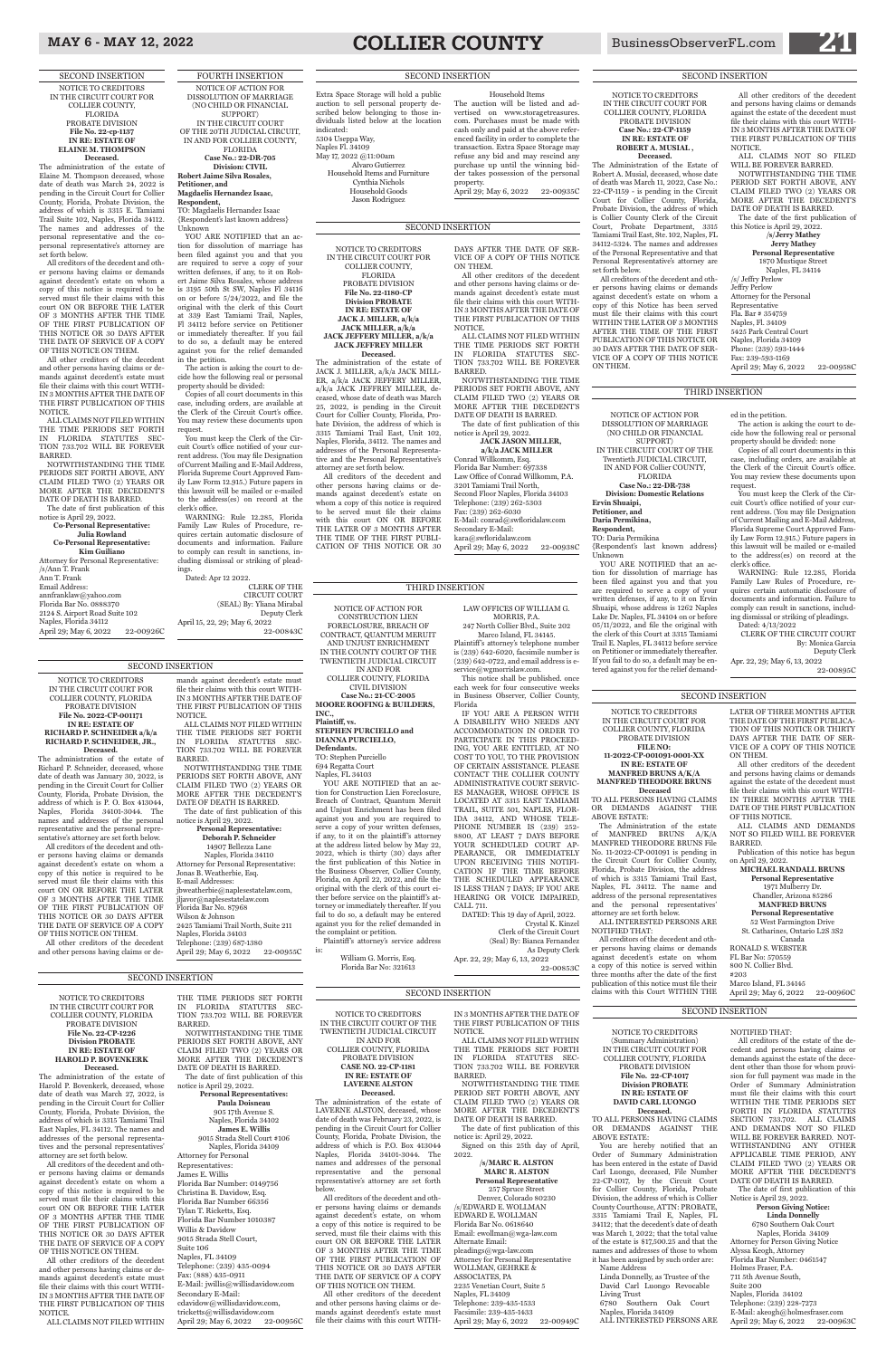

# BUSINESS OBSERVER **COLLIER COUNTY** MAY 6 - MAY 12, 2022

SECOND INSERTION

NOTICE TO CREDITORS IN THE CIRCUIT COURT FOR COLLIER COUNTY, FLORIDA PROBATE DIVISION **File No. 2022-CP-001169 Division Probate IN RE: ESTATE OF JAMES CURTIS WESLEY, Deceased.** 

The administration of the estate of James Curtis Wesley, deceased, whose date of death was March 15, 2022, is pending in the Circuit Court for Collier County, Florida, Probate Division, the address of which is 3315 Tamiami Trail East, Naples, FL 34112. The names and addresses of the personal representatives and the personal representatives' attorney are set forth below.

All creditors of the decedent and other persons having claims or demands against decedent's estate on whom a copy of this notice is required to be served must file their claims with this court ON OR BEFORE THE LATER

**Personal Representatives: Charles R. Wesley, IV William C. Wesley c/o Dunwody White & Landon, P.A.** 4001 Tamiami Trail North, Suite 200 Naples, FL 34103 Attorneys for Personal Representatives: DUNWODY WHITE & LANDON, P.A. Alfred J. Stashis, Jr., Esq. Florida Bar Number: 014772 4001 Tamiami Trail North, Suite 200 Naples, FL 34103 Telephone: (239) 263-5885 Fax: (239) 262-1442 April 29; May 6, 2022 22-00939C

OF 3 MONTHS AFTER THE TIME OF THE FIRST PUBLICATION OF THIS NOTICE OR 30 DAYS AFTER THE DATE OF SERVICE OF A COPY OF THIS NOTICE ON THEM.

All other creditors of the decedent and other persons having claims or demands against decedent's estate must file their claims with this court WITH-IN 3 MONTHS AFTER THE DATE OF THE FIRST PUBLICATION OF THIS NOTICE.

ALL CLAIMS NOT FILED WITHIN THE TIME PERIODS SET FORTH IN FLORIDA STATUTES SEC-TION 733.702 WILL BE FOREVER BARRED.

**Deceased.**<br>The administration of the estate of Nicolino R. Magnacca, deceased, whose date of death was January 9, 2022, is pending in the Circuit Court for Collier County, Florida, Probate Division, the address of which is 3315 Tamiami Trl E, Ste. 102, Naples, FL 34112-5324. The names and addresses of the personal representative and the personal representative's attorney are set forth below. All creditors of the decedent and oth-

NOTWITHSTANDING THE TIME PERIODS SET FORTH ABOVE, ANY CLAIM FILED TWO (2) YEARS OR MORE AFTER THE DECEDENT'S DATE OF DEATH IS BARRED.

The date of first publication of this notice is April 29, 2022.

**Linda Magnacca** 537 Seaview Court Marco Island, Florida 34145 Attorney for Personal Representative: Robert A. Shaffer, Esq. Attorney for Personal Representative Florida Bar Number: 99152 LAW OFFICES OF JOHN MANGAN, P.A. For the Firm John J. Mangan, Jr., Esq. / FL Bar #: 10020 901 SW Martin Downs Blvd., Ste. 205 Palm City, FL 34990 Telephone: (772) 324-9050 Fax: (772) 919-4291 E-Mail: rshaffer@jmanganlaw.com Secondary E-Mail: sparnell@jmanganlaw.com April 29; May 6, 2022 22-00940C

SECOND INSERTION NOTICE TO CREDITORS IN THE CIRCUIT COURT FOR COLLIER COUNTY, FLORIDA PROBATE DIVISION **File No. 2022-CP-1051 IN RE: THE ESTATE OF NICOLINO R. MAGNACCA,**

er persons having claims or demands against decedent's estate on whom a copy of this notice is required to be served must file their claims with this court ON OR BEFORE THE LATER OF 3 MONTHS AFTER THE TIME OF THE FIRST PUBLICATION OF THIS NOTICE OR 30 DAYS AFTER THE DATE OF SERVICE OF A COPY OF THIS NOTICE ON THEM.

> Alan F. Hilfiker Attorney for Personal Representative Florida Bar No. 0206040 Dentons Cohen & Grigsby, PC 9110 Strada Place Mercato-Suite 6200 Naples, FL 34108 Telephone: 239-390-1900 Email: alan.hilfiker@dentons.com Secondary Email: kathleen.northcutt@dentons.com 3983942.v1 April 29; May 6, 2022 22-00942C

All other creditors of the decedent and other persons having claims or demands against decedent's estate must file their claims with this court WITH-IN 3 MONTHS AFTER THE DATE OF THE FIRST PUBLICATION OF THIS NOTICE.

ALL CLAIMS NOT FILED WITHIN THE TIME PERIODS SET FORTH IN FLORIDA STATUTES SEC-TION 733.702 WILL BE FOREVER BARRED.

NOTWITHSTANDING THE TIME PERIODS SET FORTH ABOVE, ANY CLAIM FILED TWO (2) YEARS OR MORE AFTER THE DECEDENT'S DATE OF DEATH IS BARRED. The date of first publication of this

#### notice is April 29, 2022. **Personal Representative:**

SECOND INSERTION

NOTICE TO CREDITORS IN THE CIRCUIT COURT FOR COLLIER COUNTY, FLORIDA PROBATE DIVISION **File No. 2022-CP-001224 IN RE: ESTATE OF MERLE B. BAUSER,** 

**Deceased.**  The administration of the estate of MERLE B. BAUSER, deceased, whose date of death was March 2, 2022, is pending in the Circuit Court for Collier County, Florida, Probate Division, the address of which is 3315 Tamiami Trail East, Suite 102, Naples, FL 34112-5324. The names and addresses of the personal representative and the personal representative's attorney are set forth below.

NOTWITHSTANDING THE TIME PERIODS SET FORTH ABOVE, ANY CLAIM FILED TWO (2) YEARS OR MORE AFTER THE DECEDENT'S DATE OF DEATH IS BARRED. The date of the first publication of

All creditors of the decedent and other persons having claims or demands against decedent's estate, on whom a copy of this notice is required to be served, must file their claims with this court ON OR BEFORE THE LATER OF 3 MONTHS AFTER THE TIME OF THE FIRST PUBLICATION OF THIS NOTICE OR 30 DAYS AFTER THE DATE OF SERVICE OF A COPY OF THIS NOTICE ON THEM.

**MARY JO BROCK c/o Christopher E. Mast, Esquire Christopher E. Mast, P.A.** 1059 5th Avenue North Naples, Florida 34102 Attorney for Personal Representative: Christopher E. Mast, P.A. By: Christopher E. Mast, Esquire Florida Bar No: 0858412 1059 5th Avenue North Naples, Florida 34012-5818 239/434-5922 Fax: 239-434-6355 April 29; May 6, 2022 22-00946C

All other creditors of the decedent and other persons having claims or demands against decedent's estate must file their claims with this court WITH-IN 3 MONTHS AFTER THE DATE OF THE FIRST PUBLICATION OF THIS NOTICE.

ALL CLAIMS NOT FILED WITHIN THE TIME PERIODS SET FORTH IN FLORIDA STATUTES SEC-TION 733.702 WILL BE FOREVER BARRED.

NOTWITHSTANDING THE TIME PERIOD SET FORTH ABOVE, ANY CLAIM FILED TWO (2) YEARS OR MORE AFTER THE DECEDENT'S DATE OF DEATH IS BARRED. The date of first publication of this

notice is: April 29, 2022.

#### **DEBORAH BERNSTEIN CHARNOFF**

**Personal Representative** 333 Rector Place, #1003 New York, NY 10280

PERIOD SET FORTH ABOVE, ANY CLAIM FILED TWO (2) YEARS OR MORE AFTER THE DECEDENT'S DATE OF DEATH IS BARRED.

**Diane Thomas, Personal Representative** 430 Palm Circle West Naples, FL 34102 TAMMIE B. MASSEY, Esq. Attorney for Personal Representative: Florida Bar No. 0025143 Mettler Randolph Massey Ferguson Carroll & Sterlacci, P.L. 340 Royal Palm Way, Suite 100 Palm Beach, FL 33480 Telephone: 561-833-9631 / Fax: 561-655-2835 Primary Email: tmassey@mettlerlaw.com Secondary Email: mstover@mettlerlaw.com Secondary Email: jcappel@mettlerlaw.com April 29; May 6, 2022 22-00950C

SECOND INSERTION NOTICE TO CREDITORS

(Co-Personal Representatives) IN THE CIRCUIT COURT OF THE 20TH JUDICIAL CIRCUIT IN AND FOR COLLIER COUNTY, FLORIDA **File No.: 11-2022-CP-000832**

#### **Probate Division IN RE: THE ESTATE OF ROBERT ALEXI TORRES ZARCENO, Deceased.**

The administration of the Estate of ROBERT ALEXI TORRES ZARCENO, deceased, whose date of death was 7/28/21, File Number: 11-2022-CP-000832 is pending in the Circuit Court for Collier County, Florida, Probate Division, the address of which is 3315 Tamiami Trail East, Naples, FL 34112. The names and addresses of the Co-Personal Representatives and the Co-Personal Representatives' attorney are set forth below.

All Creditors of Decedent and other persons having claims or demands against Decedent's Estate, including unmatured, contingent or unliquidated claims, on whom a copy of this Notice is served must file their claims with this Court WITHIN THE LATER OF 3 MONTHS AFTER THE DATE OF THE FIRST PUBLICATION OF THIS

**/s/George A. Stankus George A. Stankus Personal Representative** 170 Pine Key LN, Naples, FL /s/ Jeffry Perlow Jeffry Perlow Attorney for the Personal Representative Fla. Bar # 354759 Naples, Fl. 34109 5425 Park Central Court Naples, Florida 34109 Phone: (239) 514-2910 Fax: 239-593-1169 April 29; May 6, 2022 22-00954C

NOTICE OR 30 DAYS AFTER THE DATE OF SERVICE OF A COPY OF THIS NOTICE ON THEM.

All other creditors of the Decedent and other persons having claims or demands against Decedent's Estate, including unmatured, contingent or unliquidated claims, must file their claims with this Court WITHIN 3 MONTHS AFTER THE DATE OF THE FIRST PUBLICATION OF THIS NOTICE.

ALL CLAIMS NOT FILED WITHIN THE TIME PERIODS SET FORTH IN §733.702 OF THE FLORIDA PRO-BATE CODE WILL BE FOREVER BARRED.

NOTWITHSTANDING THE TIME PERIODS SET FORTH ABOVE, ANY CLAIM FILED TWO (2) YEARS OR MORE AFTER THE DECEDENT'S DATE OF DEATH IS BARRED.

The date of the first publication of this Notice is April 29, 2022.

**Co-Personal Representatives: ROBERT V. TORRES MAIRA M. ZARCENO RAMOS** 10381 Majestic Circle Naples, FL 34114 Attorney for Co-Personal Representatives: ADAM S. GUMSON JUPITER LAW CENTER RiverPlace Professional Center 1003 W. Indiantown Road – Suite 210 Jupiter, Florida 33458-6851 Telephone :(561) 744 - 4600 Florida Bar No.: 906948 asg@jupiterlawcenter.com April 29; May 6, 2022 22-00945C

SECOND INSERTION NOTICE TO CREDITORS IN THE CIRCUIT COURT OF THE TWENTIETH JUDICIAL CIRCUIT IN AND FOR COLLIER COUNTY,

#### FLORIDA PROBATE DIVISION **CASE NO: 2022-CP-1233 IN RE: THE ESTATE OF: FRANCIS GERARD DEVOINE a/k/a FRANK G. DEVOINE, DECEASED.**

YOU ARE NOTIFIED that an action has been filed against you for foreclosure of Plaintiff's lien for such unpaid amounts due to the above-named Plaintiff for the following premises located in Collier County, Florida: Unit Week No. 52, in Condo-

> The Administration of the Estate of FRANCIS GERARD DEVOINE a/k/a FRANK G. DEVOINE, Deceased, Case No. 2022-CP-1233 is pending in the Circuit Court of the Twentieth Judicial Circuit in and for Collier County, Florida, Probate Division, the address of which is 3315 Tamiami Trail East, Suite #102, Naples, Florida 34112-5324. The names and addresses of the Personal Representative and the Personal Representative's attorney are set forth below. All creditors of the Decedent and other persons having claims or demands against Decedent's Estate on whom a copy of this Notice is required to be served must file their claims with this Court ON OR BEFORE THE LAT-ER OF THREE (3) MONTHS AFTER

THE TIME OF THE FIRST PUBLICA-TION OF THIS NOTICE OR THIRTY (30) DAYS AFTER THE DATE OF SERVICE OF A COPY OF THIS NO-TICE ON THEM.

All other creditors of the decedent and other persons having claims or demands against decedent's estate must file their claims with this court WITH-IN THREE (3) MONTHS AFTER THE DATE OF THE FIRST PUBLICATION OF THIS NOTICE.

ALL CLAIMS NOT FILED WITHIN THE TIME PERIODS SET FORTH IN SECTION 733.702 OF THE FLORIDA PROBATE CODE WILL BE FOREV-ER BARRED.

this Notice is April 29, 2022. **Personal Representative**

jljavor@naplesestatelaw.com Secondary Email: courtfilings@naplesestatelaw.com April 29; May 6, 2022 22-00913C

SECOND INSERTION NOTICE TO CREDITORS IN THE CIRCUIT COURT FOR COLLIER COUNTY, FLORIDA PROBATE DIVISION **File No 112022CP001055001XX IN RE: ESTATE OF**

#### **JOSEPH MIKESELL THOMAS Deceased.** The administration of the estate of

JOSEPH MIKESELL THOMAS, deceased, whose date of death was February 12, 2022, is pending in the Circuit Court for Collier County, Florida, Probate Division, the address of which is 3315 Tamiami Trail East, Suite 501, East Naples, FL 34112. The names and addresses of the personal representative and the personal representative's attorney are set forth below.

Naples, Florida 34103 Telephone: (239) 263-9811 Fax: (239) 263-9818 E-Mail: peckandpeck@aol.com Secondary E-Mail: service@peckandpecklaw.com April 29; May 6, 2022 22-00924C

All creditors of the decedent and other persons having claims or demands against decedent's estate, on whom a copy of this notice is required to be served, must file their claims with this court ON OR BEFORE THE LATER OF 3 MONTHS AFTER THE TIME OF THE FIRST PUBLI-CATION OF THIS NOTICE OR 30 DAYS AFTER THE DATE OF SER-VICE OF A COPY OF THIS NOTICE ON THEM.

All other creditors of the decedent and other persons having claims or demands against decedent's estate must file their claims with this court WITH-IN 3 MONTHS AFTER THE DATE OF THE FIRST PUBLICATION OF THIS NOTICE.

ALL CLAIMS NOT FILED WITHIN THE TIME PERIODS SET FORTH IN FLORIDA STATUTES SEC-TION 733.702 WILL BE FOREVER BARRED. NOTWITHSTANDING THE TIME

The date of first publication of this notice is: April 29, 2022.

Attorney for Personal Representative: /s/Ann T. Frank Ann T. Frank Email Address: annfranklaw@yahoo.com Florida Bar No. 0888370 2124 S. Airport Road Suite 102 Naples, Florida 34112 April 29; May 6, 2022 22-00925C

#### SECOND INSERTION NOTICE TO CREDITORS IN THE CIRCUIT COURT FOR COLLIER COUNTY, FLORIDA PROBATE DIVISION **Case No.: 22-CP-891 IN RE: ESTATE OF CHARLES FLOYD MOUNTS, Deceased.**

The Administration of the Estate of Charles Floyd Mounts, deceased, whose date of death was March 11, 2022, Case No.: 22-CP-891, is pending in the Circuit Court for Collier County, Florida, Probate Division, the address of which is Collier County Clerk of the Circuit Court, Probate Department, 3315 Tamiami Trail East, Ste. 102, Naples, FL 34112-5324. The names and addresses of the Personal Representative and that Personal Representative's attorney are set forth below.

All creditors of the decedent and other persons having claims or demands against decedent's estate on whom a copy of this Notice has been served

must file their claims with this court WITHIN THE LATER OF 3 MONTHS AFTER THE TIME OF THE FIRST PUBLICATION OF THIS NOTICE OR 30 DAYS AFTER THE DATE OF SER-VICE OF A COPY OF THIS NOTICE ON THEM.

All other creditors of the decedent and persons having claims or demands against the estate of the decedent must file their claims with this court WITH-IN 3 MONTHS AFTER THE DATE OF THE FIRST PUBLICATION OF THIS NOTICE.

ALL CLAIMS NOT SO FILED WILL BE FOREVER BARRED.

NOTWITHSTANDING THE TIME PERIOD SET FORTH ABOVE, ANY CLAIM FILED TWO (2) YEARS OR MORE AFTER THE DECEDENT'S DATE OF DEATH IS BARRED.

The date of the first publication of this Notice is April 29, 2022.

#### SECOND INSERTION NOTICE TO CREDITORS IN THE CIRCUIT COURT FOR COLLIER COUNTY, FLORIDA PROBATE DIVISION **File No. 22-1096-CP Division PROBATE IN RE: ESTATE OF PAUL ANTHONY WHITTALL**

**Deceased.** The administration of the estate of PAUL ANTHONY WHITTALL, deceased, whose date of death was February 4, 2021, is pending in the Circuit Court for Collier County, Florida, Probate Division, the address of which is 3315 Tamiami Trail East, Unit 102, Naples, Florida, 34112. The names and addresses of the Co-Personal Representative and the Co-Personal Representatives' attorney are set forth below.

All creditors of the decedent and other persons having claims or demands against decedent's estate on whom a copy of this notice is required to be served must file their claims with this court ON OR BEFORE THE LATER OF 3 MONTHS AFTER THE TIME OF THE FIRST PUBLICATION OF THIS NOTICE OR 30 DAYS AFTER THE DATE OF SERVICE OF A COPY OF THIS NOTICE ON THEM.

All other creditors of the decedent and other persons having claims or demands against decedent's estate must file their claims with this court WITH-IN 3 MONTHS AFTER THE DATE OF THE FIRST PUBLICATION OF THIS NOTICE.

ALL CLAIMS NOT FILED WITHIN THE TIME PERIODS SET FORTH IN FLORIDA STATUTES SEC-TION 733.702 WILL BE FOREVER BARRED.

NOTWITHSTANDING THE TIME PERIODS SET FORTH ABOVE, ANY CLAIM FILED TWO (2) YEARS OR MORE AFTER THE DECEDENT'S DATE OF DEATH IS BARRED.

The date of first publication of this notice is April 29, 2022.

**Co-Personal Representative: JONATHAN PAUL WHITTALL** 41 The Droveway, Hove, East Sussex BN3 6LF, United Kingdom **SUZANNAH JANE WHITTALL** 6 Brougham Grove, Angmering, West Sussex BN16 4PP, United Kingdom Attorney for Co-Personal Representative: Conrad Willkomm, Esq. Florida Bar Number: 697338 Law Office of Conrad Willkomm P.A. 3201 Tamiami Trail North, 2nd Floor NAPLES, FL 34103 Telephone: (239) 262-5303 Fax: (239) 262-6030 E-Mail: conrad@swfloridalaw.com Secondary E-Mail: kara@swfloridalaw.com

April 29; May 6, 2022 22-00927C

#### NOTICE OF ACTION IN THE COUNTY COURT FOR THE TWENTIETH JUDICIAL CIRCUIT IN AND FOR COLLIER COUNTY, FLORIDA CIVIL ACTION **CASE NO. 2022-CC-342 GULF POINTE INTERVALS, INC., Plaintiff, v. ESTATE OF R. GENERA KURFEES**

#### **a/k/a Ruby Wells Skipworth Kurfees Keister, et al., Defendants.**

TO: Estate of R. Genera Kurfees a/k/a Ruby Wells Skipworth Kurfees Keister Unknown Heirs, Devisees, Grantees, Assignees, Llienors, Creditors, Trustees and All Other Parties Claiming an Interest By, Through, Under or Against the Estate of R. Genera Kurfees Address Unknown

minium Parcel 4, of Gulf Pointe, a Condominium, according to the Declaration of Condominium, and

exhibits thereof, as recorded in Official Record Book 00959, Pages 001957 through 002017, inclusive, Public Records of Collier County, Florida, and all amendments thereto, if any. You are required to serve a copy of your

written defenses, if any, to this action on the Plaintiff 's attorney, Todd B. Allen, Esq., Lindsay & Allen, PLLC, 13180 Livingston Rd., Suite 206, Naples, FL 34109, within thirty (30) days after the first date of publication of this Notice, and file the original with the Clerk of this Court either before service on the Plaintiff's attorney or immediately thereafter; otherwise, a default will be entered against you for the relief demanded in the complaint or petition. DATED on this 22 day of April, 2022. CRYSTAL K. KINZEL, Clerk of the Court

 (SEAL) By Sam Martinez As Deputy Clerk Plaintiff's Attorney Todd B. Allen, Esq. Lindsay & Allen, PLLC, 13180 Livingston Rd., Suite 206, Naples, FL 34109 April 29; May 6, 2022 22-00936C

NOTICE TO CREDITORS IN THE CIRCUIT COURT FOR COLLIER COUNTY, FLORIDA PROBATE DIVISION **File No. 2022-CP-001140 IN RE: ESTATE OF THERESA E. WATSON, Deceased**

The administration of the Estate of Theresa E. Watson, deceased, whose date of death was March 16, 2022, is pending in the Circuit Court for Collier County, Florida, Probate Division, the address of which is P. O. Box 413044, Naples, Florida 34101-3044. The names and addresses of the personal representative and the personal representative's attorney are set forth below.

All creditors of the decedent and other persons having claims or demands against decedent's estate on whom a copy of this notice is required to be served must file their claims with this court ON OR BEFORE THE LATER OF 3 MONTHS AFTER THE TIME OF THE FIRST PUBLICATION OF THIS NOTICE OR 30 DAYS AFTER THE DATE OF SERVICE OF A COPY OF THIS NOTICE ON THEM.

All other creditors of the decedent

and other persons having claims or demands against decedent's estate must file their claims with this court WITH-IN 3 MONTHS AFTER THE DATE OF

THE FIRST PUBLICATION OF THIS NOTICE. ALL CLAIMS NOT FILED WITHIN THE TIME PERIODS SET FORTH IN FLORIDA STATUTES SEC-TION 733.702 WILL BE FOREVER BARRED.

NOTWITHSTANDING THE TIME PERIODS SET FORTH ABOVE, ANY CLAIM FILED TWO (2) YEARS OR MORE AFTER THE DECEDENT'S DATE OF DEATH IS BARRED. The date of first publication of this

notice is April 29, 2022. **Personal Representative: Erin E. Boerner**

209 Country Ridge Drive Royersford, PA 19468 Attorney for Personal Representative: Jennifer J. Nackley: WILSON & JOHNSON P.A. Attorneys for Petitioner Florida Bar No. 0968552 Bigham Galleria Building 2425 Tamiami Trail North, Suite 211 Naples, Florida 34103 Telephone: 239.436.1500 Email Address: jjnackley@naplesestatelaw.com Secondary Email:

NOTICE TO CREDITORS IN THE CIRCUIT COURT FOR COLLIER COUNTY, FLORIDA PROBATE DIVISION **File No. 22-CP-1155 IN RE: ESTATE OF CLAIRE L. MILLER,**

**Deceased.** The administration of the estate of Claire L. Miller, deceased, whose date of death was March 18, 2022, is pending in the Circuit Court for Collier County, Florida, Probate Division, the address of which is 3315 Tamiami Trail East, Naples, Florida 34112. The names and addresses of the personal representative and the personal representative's attorney are set forth below.

All creditors of the decedent and other persons having claims or demands against decedent's estate on whom a copy of this notice is required to be served must file their claims with this court ON OR BEFORE THE LATER OF 3 MONTHS AFTER THE TIME OF THE FIRST PUBLICATION OF THIS NOTICE OR 30 DAYS AFTER THE DATE OF SERVICE OF A COPY OF THIS NOTICE ON THEM.

All other creditors of the decedent and other persons having claims or demands against decedent's estate must

file their claims with this court WITH-IN 3 MONTHS AFTER THE DATE OF THE FIRST PUBLICATION OF THIS NOTICE. ALL CLAIMS NOT FILED WITHIN THE TIME PERIODS SET FORTH

IN FLORIDA STATUTES SEC-TION 733.702 WILL BE FOREVER BARRED. NOTWITHSTANDING THE TIME

PERIODS SET FORTH ABOVE, ANY CLAIM FILED TWO (2) YEARS OR MORE AFTER THE DECEDENT'S DATE OF DEATH IS BARRED. The date of first publication of this

notice is April 29, 2022. **Personal Representative:**

**Charles L. Miller, Jr.** 11032 Fawsett Road Potomac, MD 20854 Attorney for Personal Representative: Daniel D. Peck Attorney for Petitioner Florida Bar Number: 169177 PECK & PECK, P.A. 5200 Tamiami Trail North, Suite 101

#### NOTICE TO CREDITORS IN THE CIRCUIT COURT FOR COLLIER COUNTY, FLORIDA PROBATE DIVISION **File No. 22-CP-1170 IN RE: ESTATE OF EMILIA SIPOS Deceased.**

The administration of the estate of Emilia Sipos deceased, whose date of death was March 24, 2022, is pending in the Circuit Court for Collier County, Florida, Probate Division, the address of which is 3315 E. Tamiami Trail Suite 102, Naples, Florida 34112. The names and addresses of the personal representative and the personal representatives' attorney are set forth below.

All creditors of the decedent and other persons having claims or demands against decedent's estate on whom a copy of this notice is required to be served must file their claims with this court ON OR BEFORE THE LATER OF 3 MONTHS AFTER THE TIME OF THE FIRST PUBLICATION OF THIS NOTICE OR 30 DAYS AFTER THE DATE OF SERVICE OF A COPY OF THIS NOTICE ON THEM.

All other creditors of the decedent

and other persons having claims or demands against decedent's estate must file their claims with this court WITH-IN 3 MONTHS AFTER THE DATE OF THE FIRST PUBLICATION OF THIS NOTICE.

ALL CLAIMS NOT FILED WITHIN THE TIME PERIODS SET FORTH IN FLORIDA STATUTES SEC-TION 733.702 WILL BE FOREVER BARRED.

NOTWITHSTANDING THE TIME PERIODS SET FORTH ABOVE, ANY CLAIM FILED TWO (2) YEARS OR MORE AFTER THE DECEDENT'S DATE OF DEATH IS BARRED.

The date of first publication of this notice is April 29, 2022.

#### **Personal Representatives: Agnes R. Sipos**

#### **Eliza DeCiantis**

#### SECOND INSERTION

#### SECOND INSERTION

#### SECOND INSERTION

# SECOND INSERTION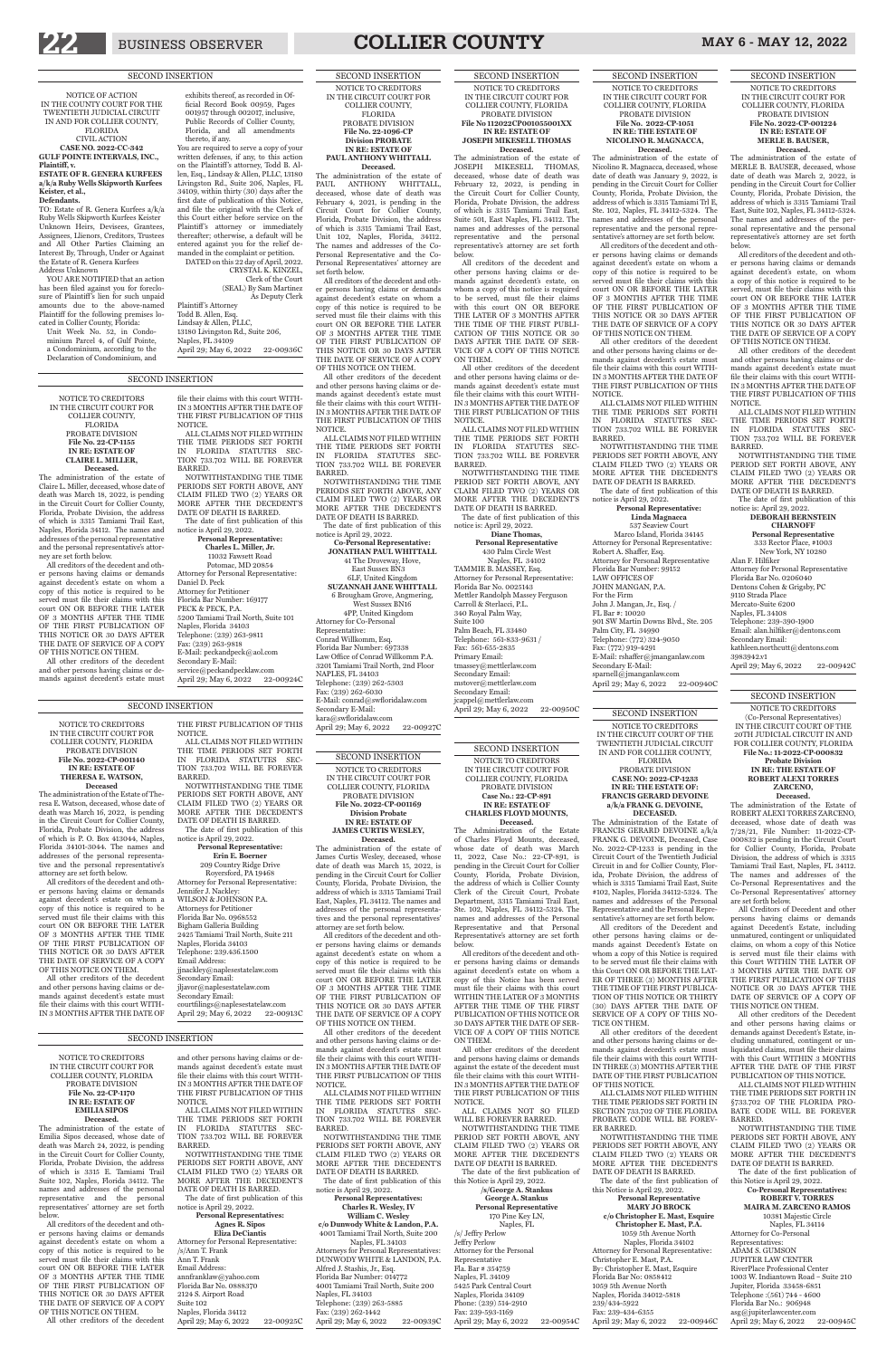# MAY 6 - MAY 12, 2022 **COLLIER COUNTY** BusinessObserverFL.com

#### SECOND INSERTION

NOTICE OF ACTION FOR DISSOLUTION OF MARRIAGE (NO CHILD OR FINANCIAL SUPPORT) IN THE CIRCUIT COURT OF THE TWENTIETH JUDICIAL CIRCUIT, IN AND FOR

COLLIER COUNTY, FLORIDA **Case No.: 2022-DR-86 ROBERT S MCELWAIN, Petitioner,**

#### **and SAMANTHA MCELWAIN,**

**Respondent,** TO: SAMANTHA MCELWAIN 18680 CAMINITO CANTILENA APT 235 SAN DIEGO, CA 92128

YOU ARE NOTIFIED that an action for dissolution of marriage has been filed against you and that you are required to serve a copy of your written defenses, if any, to it on ROBERT S MCELWAIN whose address is 2614 N TAMIAMI TRAIL NAPLES FL 34103 on or before MAY 15, 2022, and file the original with clerk of this Court at 3315 TAMIAMI TRAIL EAST STE 102 NAPLES FL 34112 before service on Petitioner or immediately thereafter. If you fail to do so, a default may be entered against you

for the relief demanded in the petition. The action is asking the court to decide how the following real or personal property should be divided: NONE

Copies of all court documents in this case, including orders, are available at the Clerk of the Circuit Court's office. You may review these documents upon request.

You must keep the Clerk of the Circuit Court's office notified of your current address. (You may file Designation of Current Mailing and E-Mail Address, Florida Supreme Court Approved Family Law Form 12.915.) Future papers in this lawsuit will be mailed or e-mailed to the address(es) on record at the clerk's office.

WARNING: Rule 12.285, Florida Family Law Rules of Procedure, requires certain automatic disclosure of documents and information. Failure to comply can result in sanctions, including dismissal or striking of pleadings. Dated: 02/8/2022

CLERK OF THE CIRCUIT COURT (Seal) By: Monica Garcia

Deputy Clerk April 15, 22, 29; May 6, 2022 22-00809C

CLERK OF THE CIRCUIT COURT (SEAL) By: Yliana Mirabal Apr. 22, 29; May 6, 13, 2022

## FOURTH INSERTION

NOTICE OF ACTION FOR FAMILY LAW CASES WITH MINOR CHILDREN IN THE CIRCUIT COURT OF THE TWENTIETH JUDICIAL CIRCUIT, IN AND FOR COLLIER COUNTY, FLORIDA **Case No.: 2022-DR-642 Division: Domestic Relations**

**Marie C Casimir, Petitioner, and Josue Barrault, Respondent.**

DISSOLITON OF MARRIAGE

TO: Josue Barrault

{Respondent's last known address} I

DON'T KNOW

YOU ARE NOTIFIED that an action for DIVORCE has been filed against you and that you are required to serve a copy of your written defenses, if any, to it on Marie C Casimir, whose address is 5418 CATTS ST NAPLES FLORIDA 34113, on or before, 05/17/2022, and file the original with the clerk of this Court at 3315 Tamiami Trail E. Naples, FL 34112 before service on Petitioner or immediately thereafter. If you fail to do so, a default may be entered against you for the relief demanded in the petition. {If applicable, insert the legal de-

scription of real property, a specific description of personal property, and the name of the county in Florida where the property is located} NONE. Copies of all court documents in this

case, including orders, are available at the Clerk of the Circuit Court's office. You may review these documents upon request.

You must keep the Clerk of the Circuit Court's office notified of your current address. (You may file Designation of Current Mailing and E-Mail Address, Florida Supreme Court Approved Family Law Form 12.915.) Future papers in this lawsuit will be mailed or e-mailed to the addresses on record at the clerk's office.

WARNING: Rule 12.285, Florida Family Law Rules of Procedure, requires certain automatic disclosure of documents and information. Failure to comply can result in sanctions, including dismissal or striking of pleadings. Dated: Apr 19 2022.

22-00896C

#### THIRD INSERTION

NOTICE OF ACTION IN THE CIRCUIT COURT OF THE TWENTIETH JUDICIAL CIRCUIT IN AND FOR COLLIER COUNTY, FLORIDA

**CASE NO. 112022CA0003010001XX MIDFIRST BANK**

#### **Plaintiff, v. ABEL RAMIREZ, ET AL.**

**Defendants.**

TO: ABEL RAMIREZ Current residence unknown, but whose last known address was: 5522 HARDEE ST, NAPLES, FL

34113-7814

YOU ARE NOTIFIED that an action to foreclose a mortgage on the following property in Collier County, Florida, to-wit:

LOT 11, BLOCK 6, AMENDED PLAT OF NAPLES MANOR EXTENSION, A SUBDIVI-SION, ACCORDING TO THE

Annex, 3315 Tamiami Trail East, Suite # 102, Naples, FL 34112-5324, either before service on Plaintiff 's attorney or immediately thereafter; otherwise, a default will be entered against you for the relief demanded in the complaint petition.

LOT 10, BLOCK 192, GOLDEN GATE UNIT 6, ACCORDING TO PLAT THEREOF RECORD-

If you are a person with a disability who needs any accommodation in order to participate in this proceeding, you are entitled, at no cost to you, to the provision of certain assistance. Please contact Charles Rice, Administrative Services Manager for Collier County, Florida, and whose telephone number is (239) 252-8800, fax number (239) 774-8818, email address: charlesr@ ca.cjis20.org, at least 7 days before your scheduled court appearance, or immediately upon receiving this notification if the time before the scheduled appearance is less than 7 days; if you are hearing or voice impaired, call 711.

WITNESS my hand and seal of the

whose residence is unknown if he/she/ they be living; and if he/she/they be dead, the unknown defendants who may be spouses, heirs, devisees, grantees, assignees, lienors, creditors, trustees, and all parties claiming an interest by, through, under or against the Defendants, who are not known to be dead or alive, and all parties having or claiming to have any right, title or interest in the property described in the mortgage being foreclosed herein.

YOU ARE HEREBY NOTIFIED that an action to foreclose a mortgage on the

#### SECOND INSERTION

NOTICE OF FORECLOSURE SALE IN THE CIRCUIT COURT OF THE TWENTIETH JUDICIAL CIRCUIT, IN AND FOR COLLIER COUNTY, FLORIDA **CASE NO. 11-2019-CA-004773-0001-XX JPMORGAN CHASE BANK, NATIONAL ASSOCIATION, Plaintiff, vs. MARY E. HAND, ET AL. Defendants**

ROBERTSON, ANSCHUTZ, AND SCHNEID, PL ATTORNEY FOR PLAINTIFF 6409 Congress Ave., Suite 100 Boca Raton, FL 33487 PRIMARY EMAIL: flmail@raslg.com 14-98579 April 29; May 6, 2022 22-00920C

NOTICE IS HEREBY GIVEN pursuant to a Final Judgment of Foreclosure dated March 7, 2022, and entered in Case No. 11-2019-CA-004773-0001-XX, of the Circuit Court of the Twentieth Judicial Circuit in and for COLLIER County, Florida. JPMORGAN CHASE BANK, NATIONAL ASSOCIATION (hereafter "Plaintiff "), is Plaintiff and MARY E. HAND; SUMMIT PLACE COMMUNITY ASSOCIATION, INC, are defendants. Crystal K. Kinzel, Clerk of the Circuit Court for COLLIER, County Florida will sell to the highest and best bidder for cash In the Lobby on the Third FLOOR of the Courthouse Annex, Collier County Courthouse,

YOU ARE NOTIFIED that an action for dissolution of marriage has been filed against you and that you are required to serve a copy of your

than the property owner as of the date of the lis pendens must file a claim before the clerk reports the surplus as unclaimed

> **Defendant(s).** NOTICE IS HEREBY GIVEN pursuant

If you are an individual with a disability who needs an accommodation in order to participate in a court proceeding or other court service, program, or activity, you are entitled, at no cost to you, to the provision of certain assistance. Requests for accommodations may be presented on this form, in another written format, or orally. Please complete the attached form and return it to crice@ca.cjis20.org as far in advance as possible, but preferably at least seven (7) days before your scheduled court appearance or other court activity. Upon request by a qualified individual with a disability, this document will be made available in an alternate format. If you need assistance in completing this form due to your disability, or to request this document in an alternate format, please contact Charles Rice, Administrative Court Services Manager, (239) 252-8800, e-mail crice@

> Submitted By: McMichael Taylor Gray, LLC, Attorneys for Plaintiff 3550 Engineering Drive, Suite 260 Peachtree Corners, GA 30092 Phone: 404.474.7149; Fax: 404.745.8121 April 29; May 6, 2022 22-00916C

SECOND INSERTION

NOTICE OF ACTION - CONSTRUCTIVE SERVICE IN THE CIRCUIT COURT OF THE TWENTIETH JUDICIAL CIRCUIT IN AND FOR COLLIER COUNTY,

**Deceased.**<br>The administration of the estate of ROSA VILLANUEVA GENTRY, deceased, whose date of death was December 3, 2020, is pending in the Circuit Court for Collier County, Florida, Probate Division, the address of which is 3315 Tamiami Trail East, Unit 102, Naples, Florida, 34112. The names and addresses of the Personal Representative and the Personal Representative's attorney are set forth below.

FLORIDA GENERAL JURISDICTION DIVISION **CASE NO.** 

**11-2022-CA-000476-0001-XX U.S. BANK NATIONAL ASSOCIATION,**

**Plaintiff, vs. THE UNKNOWN HEIRS, BENEFI-CIARIES, DEVISEES, GRANT-EES, ASSIGNEES, LIENORS, CREDITORS, TRUSTEES AND ALL OTHERS WHO MAY CLAIM AN INTEREST IN THE ESTATE OF ED-WARD JOHNSON A/K/A EDWARD J. JOHNSON, DECEASED, et. al. Defendant(s),**

TO: THE UNKNOWN HEIRS, BEN-EFICIARIES, DEVISEES, GRANT-EES, ASSIGNEES, LIENORS, CREDITORS, TRUSTEES AND ALL OTHERS WHO MAY CLAIM AN INTEREST IN THE ESTATE OF ED-

YOU ARE HEREBY NOTIFIED that an action to foreclose a mortgage on the following property:

NOTWITHSTANDING THE TIME PERIOD SET FORTH ABOVE, ANY CLAIM FILED TWO (2) YEARS OR MORE AFTER THE DECEDENT'S DATE OF DEATH IS BARRED.

> ED IN PLAT BOOK 5, PAGES 124 TO 134 INCL., PUBLIC RE-CORDS OF COLLIER COUN-TY, FLORIDA. has been filed against you and you are required to serve a copy of your written defenses, if any, to it on counsel for Plaintiff, whose address is 6409 Con-

**Ruth Ann Pineno** 656 Seagrape Drive Marco Island, Florida 34145 Attorney for Personal Representative: Anthony J. Dimora, Esquire Florida Bar Number: 0092347 Woodward, Pires & Lombardo, P.A. 606 Bald Eagle Drive, Suite 500 Post Office Box One Marco Island, Florida 34146 Telephone Number: (239) 394-5161 adimora@wpl-legal.com April 29; May 6, 2022 22-00961C

gress Ave., Suite 100, Boca Raton, Florida 33487 on or before May 21, 2022/ (30 days from Date of First Publication of this Notice) and file the original with the clerk of this court either before service on Plaintiff 's attorney or immediately thereafter; otherwise a default will be entered against you for the relief demanded in the complaint or petition filed herein.

| 3315 Tamiami Trail East, Naples, Flor-<br>ida 34112, at 11:00 a.m., on the 12 day<br>of May, 2022, the following described<br>property as set forth in said Final Judg-<br>ment, to wit:<br>LOT 175, SUMMIT PLACE IN<br>NAPLES, PHASE II, ACCORD- | ca.cjis20.org.<br>Dated this 8 day of March, 2022.<br>Crystal K. Kinzel<br>CLERK OF THE CIRCUIT COURT<br>(SEAL) BY Kathleen Murray<br>As Deputy Clerk<br>Van Ness Law Firm, PLC         | WARD JOHNSON A/K/A EDWARD J.<br>JOHNSON, DECEASED,<br>whose residence is unknown if he/she/<br>they be living; and if he/she/they be<br>dead, the unknown defendants who<br>may be spouses, heirs, devisees, grant-<br>ees, assignees, lienors, creditors, trust-                               | this Court at County, Florida, this 21st<br>day of Apr, 2022<br>CLERK OF THE CIRCUIT COURT<br>(SEAL) BY: /s/ Bianca Fernandez<br>DEPUTY CLERK<br>ROBERTSON, ANSCHUTZ,<br>AND SCHNEID, PL | 01018 ACCONDING TO THE<br>PLAT THEREOF RECORDED<br>IN PLAT BOOK 3, PAGE 101.<br>IN THE PUBLIC RECORDS OF<br>COLLIER COUNTY, FLORIDA.<br>has been filed against you and you are<br>required to serve a copy of your writ-                                                                                                                                    | "The component and some of the<br>Court on this 19 day of Apr, 2022.<br>Crystal Kinzel<br>Clerk of the Circuit Court<br>(SEAL) By: Kathleen Murray<br>Deputy Clerk<br>Kathleen Murray |
|---------------------------------------------------------------------------------------------------------------------------------------------------------------------------------------------------------------------------------------------------|-----------------------------------------------------------------------------------------------------------------------------------------------------------------------------------------|-------------------------------------------------------------------------------------------------------------------------------------------------------------------------------------------------------------------------------------------------------------------------------------------------|------------------------------------------------------------------------------------------------------------------------------------------------------------------------------------------|-------------------------------------------------------------------------------------------------------------------------------------------------------------------------------------------------------------------------------------------------------------------------------------------------------------------------------------------------------------|---------------------------------------------------------------------------------------------------------------------------------------------------------------------------------------|
| ING TO THE PLAT THEREOF,<br>RECORDED IN PLAT BOOK<br>46, PAGE(S) 63 TO 66, OF THE<br>PUBLIC RECORDS OF COL-<br>LIER COUNTY, FLORIDA.<br>Any person claiming an interest in<br>the surplus from the sale, if any, other                            | 1239 E. Newport Center Drive<br>Suite #110<br>Deerfield Beach, Florida 33442<br>Phone (954) 571-2031<br>Pleadings@van lawfl.com<br>CR 16498-20/ar<br>April 29; May 6, 2022<br>22-00917C | ees, and all parties claiming an interest<br>by, through, under or against the Defen-<br>dants, who are not known to be dead or<br>alive, and all parties having or claiming<br>to have any right, title or interest in the<br>property described in the mortgage be-<br>ing foreclosed herein. | ATTORNEY FOR PLAINTIFF<br>6409 Congress Ave.,<br>Suite 100<br>Boca Raton, FL 33487<br>PRIMARY EMAIL: flmail@raslg.com<br>22-011940<br>22-00921C<br>April 29; May 6, 2022                 | ten defenses, if any, to it on eXL Legal,<br>PLLC, Plaintiff's attorney, whose ad-<br>dress is 12425 28th Street North, Suite<br>200, St. Petersburg, FL 33716, on or be-<br>fore or within thirty (30) days after the<br>first publication of this Notice of Action,<br>and file the original with the Clerk of<br>this Court at Collier County Courthouse | eXL Legal, PLLC,<br>Plaintiff's attorney,<br>12425 28th Street North,<br>Suite 200<br>St. Petersburg, FL 33716<br>1000007547<br>22-00914C<br>April 29; May 6, 2022                    |
|                                                                                                                                                                                                                                                   | <b>SECOND INSERTION</b>                                                                                                                                                                 |                                                                                                                                                                                                                                                                                                 |                                                                                                                                                                                          | <b>SECOND INSERTION</b>                                                                                                                                                                                                                                                                                                                                     |                                                                                                                                                                                       |

THIS NOTICE SHALL BE PUB-

LISHED ONCE A WEEK FOR TWO

(2) CONSECUTIVE WEEKS. WITNESS my hand and the seal of

#### SECOND INSERTION

NOTICE OF ACTION - CONSTRUCTIVE SERVICE IN THE CIRCUIT COURT OF THE TWENTIETH JUDICIAL CIRCUIT IN AND FOR COLLIER COUNTY, FLORIDA

Maplewood, NJ 07040 Attorney for Personal Representative: Raymond P. Parker, Esquire Email Addresses: rparker@williamscoulson.com Florida Bar No. 852570 420 Fort Duquesne Blvd., 16th Floor Pittsburgh, PA 15222 April 29; May 6, 2022 22-00930C

GENERAL JURISDICTION DIVISION **CASE NO.** 

**11-2015-CA-000240-0001-XX BANK OF AMERICA, N.A., Plaintiff, vs.**

# **JOSEPH WILLIAMS, et. al.**

**Defendant(s),** TO: THE UNKNOWN HEIRS, BEN-EFICIARIES, DEVISEES, GRANT-EES, ASSIGNEES, LIENORS, CREDITORS, TRUSTEES AND ALL OTHERS WHO MAY CLAIM AN INTEREST IN THE ESTATE OF JO-SEPH WILLIAMS, DECEASED,

following property:

LOT 35, BLOCK IV, RIVER

PARK EAST, ACCORDING TO THE PLAT THEREOF, AS RECORDED IN PLAT BOOK 4, PAGES 84 AND 85, OF THE PUBLIC RECORDS OF COL-LIER COUNTY, FLORIDA.

has been filed against you and you are required to serve a copy of your written defenses, if any, to it on counsel for Plaintiff, whose address is 6409 Congress Ave., Suite 100, Boca Raton, Florida 33487 on or before May 21, 2022/ (30 days from Date of First Publication of this Notice) and file the original with the clerk of this court either before service on Plaintiff's attorney or immediately thereafter; otherwise a default will be entered against you for the relief demanded in the complaint or petition filed herein.

THIS NOTICE SHALL BE PUB-LISHED ONCE A WEEK FOR TWO (2) CONSECUTIVE WEEKS.

WITNESS my hand and the seal of this Court at County, Florida, this 21st day of Apr, 2022

CLERK OF THE CIRCUIT COURT (SEAL) BY: /s/ Bianca Fernandez DEPUTY CLERK

#### SECOND INSERTION

SECOND INSERTION

## NOTICE OF ACTION FOR DISSOLUTION OF MARRIAGE (NO CHILD OR FINANCIAL

SUPPORT) IN THE CIRCUIT COURT OF THE 20th JUDICIAL CIRCUIT, IN AND FOR Collier COUNTY, FLORIDA **Case No.: 11-2022-DR-000687-FM01-XX Emanuele Roncaccia, Petitioner, and Mireya Rubio Ruiz, Respondent,** TO: Mireya Rubio Ruiz

Via Ilario Alibrandi 36, 00165 Roma Italy

written defenses, if any, to it on Emanuele Roncaccia, whose address is 15501 Summit Place Cir. Naples, FL 34119 on or before 5-18-2022, and file the original with the clerk of this Court at before service on Petitioner or immediately thereafter. If you fail to do so, a default may be entered against you for the relief demanded in the petition.

The action is asking the court to decide how the following real or personal property should be divided: None

Copies of all court documents in this case, including orders, are available at the Clerk of the Circuit Court's office. You may review these documents upon request.

You must keep the Clerk of the Circuit Court's office notified of your current address. (You may file Designation of Current Mailing and E-Mail Address, Florida Supreme Court Approved Family Law Form 12.915.) Future papers in this lawsuit will be mailed or e-mailed to the address(es) on record at the clerk's office.

WARNING: Rule 12.285, Florida Family Law Rules of Procedure, requires certain automatic disclosure of documents and information. Failure to comply can result in sanctions, including dismissal or striking of pleadings.

#### Dated: 4-20-2022.

CLERK OF THE CIRCUIT COURT (SEAL) By: Monica Garcia Deputy Clerk April 29; May 6, 13, 20, 2022 22-00922C

NOTICE OF FORECLOSURE SALE IN THE CIRCUIT COURT OF THE TWENTIETH JUDICIAL CIRCUIT IN AND FOR COLLIER COUNTY, FLORIDA

CIVIL ACTION

**CASE NO.: 2018-CA-003557 WELLS FARGO BANK, N.A., Plaintiff, vs. KENNETH A. WILKEY; et al.,**

to an Order Granting Motion to Reset Foreclosure Sale dated February 22, 2022 and entered in 2018-CA-003557 of the Circuit Court of the Twentieth Judicial Circuit in and for Collier County, Florida, wherein WELLS FAR-GO BANK, N.A. is the Plaintiff, and DEBORAH J. WILKEY; KENNETH A. WILKEY A/K/A KENNETH WILKEY;

#### FIRST SERVICE OF CGC, INC.; MAD-ISON PARK HOMEOWNERS' ASSO-CIATION, INC.: UNITED STATES OF AMERICA, DEPARTMENT OF TREA-SURY are the Defendant(s), the Collier County Clerk of the Circuit Court will sell to the highest and best bidder for cash in/on 3315 Tamiami Trail East, Naples, FL 34112, Collier County in the Lobby of the Collier Courthouse Annex,  $3rd$  floor, at 11:00 AM, on May 12, 2022, the following described property as set forth in Final Judgment, to wit : LOT 36, MADISON PARK PHASE ONE, ACCORDING TO THE PLAT THEREOF, AS RE-CORDED IN PLAT BOOK 42, PAGE(S) 1 THROUGH 13, OF THE PUBLIC RECORDS OF COLLIER COUNTY, FLORIDA.

Property Address: 7914

#### FOUNDERS CIRCLE, NAPLES, FL 34104

Any person claiming an interest in the surplus from the sale, if any, other than the property owner as of the date of the lis pendens must file a claim before the clerk reports the surplus as unclaimed. Dated this 23 day of February, 2022. CRYSTAL K. KINZEL Clerk of the Court (SEAL) By: Kathleen Murray As Deputy Clerk

NOTICE TO CREDITORS IN THE CIRCUIT COURT FOR COLLIER COUNTY, FLORIDA PROBATE DIVISION **File No. 22-CP-120 Division PROBATE IN RE: ESTATE OF ROSA VILLANUEVA GENTRY, A/K/A ROSE GENTRY, A/K/A ROSE V. GENTRY**

All creditors of the decedent and other persons having claims or demands against decedent's estate on whom a copy of this notice is required to be served must file their claims with this court ON OR BEFORE THE LATER OF 3 MONTHS AFTER THE TIME OF THE FIRST PUBLICATION OF THIS NOTICE OR 30 DAYS AFTER THE DATE OF SERVICE OF A COPY OF THIS NOTICE ON THEM.

All other creditors of the decedent and other persons having claims or demands against decedent's estate must file their claims with this court WITH-IN 3 MONTHS AFTER THE DATE OF THE FIRST PUBLICATION OF THIS

NOTICE.

ALL CLAIMS NOT FILED WITHIN THE TIME PERIODS SET FORTH IN FLORIDA STATUTES SEC-TION 733.702 WILL BE FOREVER

BARRED.

NOTWITHSTANDING THE TIME PERIODS SET FORTH ABOVE, ANY CLAIM FILED TWO (2) YEARS OR MORE AFTER THE DECEDENT'S DATE OF DEATH IS BARRED. The date of first publication of this

notice is April 29, 2022.

**Personal Representative: PHILLIP VILLANUEVA** 14772 Pinnacle Place Naples, Florida 34119 Attorney for Personal Representative:

Conrad Willkomm, Esq. Florida Bar Number: 697338 Law Office of Conrad Willkomm, P.A. 3201 Tamiami Trail North,

Second Floor Naples, Florida 34103 Telephone: (239) 262-5303 Fax: (239) 262-6030

E-Mail: conrad@swfloridalaw.com

April 29; May 6, 2022 22-00944C

Secondary E-Mail: kara@swfloridalaw.com

SECOND INSERTION

NOTICE TO CREDITORS IN THE CIRCUIT COURT FOR COLLIER COUNTY, FLORIDA PROBATE DIVISION **FILE NUMBER: 2022-1188-CP IN RE: ESTATE OF CHARLES J. PINENO**

**Deceased.**  The administration of the estate of Charles J. Pineno, deceased, whose date of death was August 8, 2021, File Number 2022-1188-CP, is pending in the Circuit Court for Collier County, Florida, Probate Division, the address of which is 3315 Tamiami Trail East, Suite 102, Naples, Florida 34112-5324. The names and addresses of the Personal Representative and the Personal Representative's Attorney are set forth below.

All creditors of the decedent and other persons having claims or demands against decedent's estate on whom a copy of this notice has been served must file their claims within this court ON OR BEFORE THE LATER OF 3 MONTHS AFTER THE TIME OF THE FIRST PUBLICATION OF THIS NOTICE OR 30 DAYS AFTER THE DATE OF SERVICE OF A COPY OF THIS NOTICE ON THEM.

All other creditors of the decedent

and other persons having claims or demands against decedent's estate must file their claims with this court WITH-IN 3 MONTHS AFTER THE DATE OF THE FIRST PUBLICATION OF THIS NOTICE.

ALL CLAIMS NOT SO FILED WITHIN THE TIME PERIODS SET FORTH IN FLORIDA STATUTES SECTION 733.702 WILL BE FOREV-ER BARRED.

The date of first publication of this notice is April 29, 2022. **Personal Representative:**

NOTICE TO CREDITORS IN THE CIRCUIT COURT FOR COLLIER COUNTY, FLORIDA

PROBATE DIVISION **File No. 112022CP0007770001XX Division Probate IN RE: ESTATE OF**

#### **RICHARD W. HOSKING, deceased Deceased.**

The administration of the estate of RICHARD W. HOSKING, deceased, whose date of death was February 13, 2022, is pending in the Circuit Court for Collier County, Florida, Probate Division, the address of which is Collier Government Center, 3315 Tamiami Trail East, Suite 203, Naples, FL 34112. The names and addresses of the personal representative and the personal representative's attorney are set forth below.

All creditors of the decedent and other persons having claims or demands against decedent's estate on whom a copy of this notice is required to be served must file their claims with this court ON OR BEFORE THE LATER OF 3 MONTHS AFTER THE TIME OF THE FIRST PUBLICATION OF THIS NOTICE OR 30 DAYS AFTER THE DATE OF SERVICE OF A COPY OF THIS NOTICE ON THEM.

All other creditors of the decedent and other persons having claims or demands against decedent's estate must file their claims with this court WITH-IN 3 MONTHS AFTER THE DATE OF THE FIRST PUBLICATION OF THIS

> NOTICE. ALL CLAIMS NOT FILED WITHIN THE TIME PERIODS SET FORTH IN FLORIDA STATUTES SEC-TION 733.702 WILL BE FOREVER BARRED.

NOTWITHSTANDING THE TIME PERIODS SET FORTH ABOVE, ANY CLAIM FILED TWO (2) YEARS OR MORE AFTER THE DECEDENT'S DATE OF DEATH IS BARRED. The date of first publication of this

notice is April 29, 2022.

#### **Personal Representative: Lauren Schluter** 236 Oakland Road